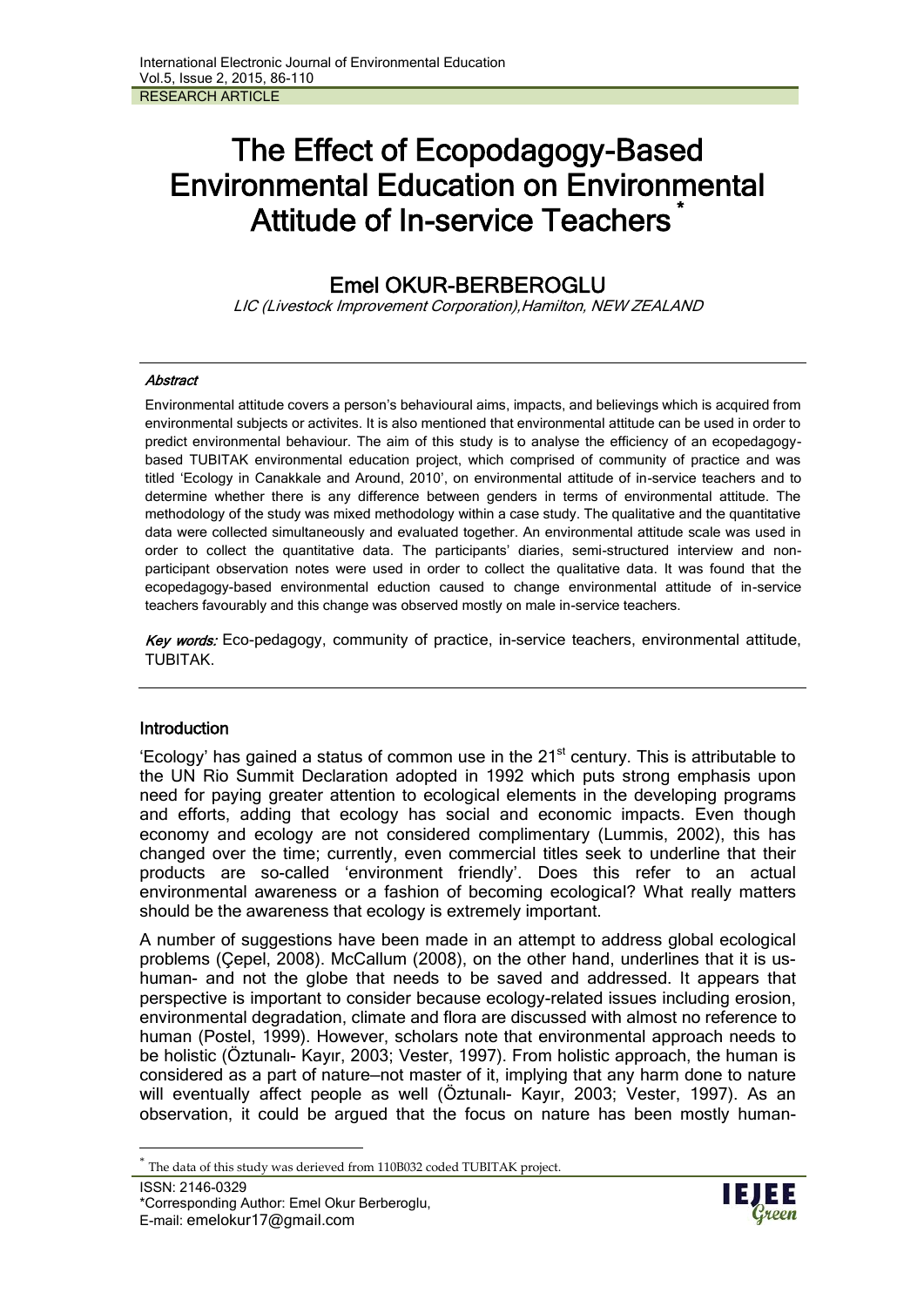oriented. This sort of approach considers nature as the servant for human (Lummis, 2002; Ünder, 1996). Achievement of holistic approach therefore matters for a sustainable nature; at this point, 'education' appears to be the most important subject to discuss (Gadotti, 2008; UNEP, 1972).

#### Eco-pedagogy

The 1972 UN Stockholm Conference on Environment final declaration states in its 19<sup>th</sup> principle that ecological problems are to be solved via education for a sustainable life, stressing the importance of adult education (UNEP, 1972). A diverse set of education and education is employed (ecological education, integrated education, and eco-justice etc.) for sustainable development (Kahn, 2010; Kahn, 2008). Kahn (2010) notes that these educations have positive impacts upon ecological literacy while falling short to achieve bold goals. According to Kahn, sustainability is achievable by development of a critical approach towards political, ideological and economic events. This critical approach towards education is called 'eco-pedagogy or earth pedagogy' (Kahn, 2010; Kahn, 2008). The fundamentals of the eco-pedagogy include protection of nature (natural ecology), the impact of the human societies upon nature (social ecology) as well as the influence over civilization and economic, social and cultural composition (integrated ecology) therefore, essentially it promotes respect for nature, human, culture and diversity. In fact, all these notions constitute core of the 'World Convention'. Considered necessary for a sustainable development, the global convention is made possible by interaction between all elements in the world. However, it is also stressed that subscription to this convention should begin at schools and social groups (Antunes & Gadotti, 2009).

#### Community of practice

Etienne Wenger has also put special emphasis upon education within a society. Etienne Wenger's (2004) conceptualization of 'community of practice' is defined as a learning of cooperation with a constructive approach (Johnson, 2001) and is considered for use in the restructure of knowledge by an application in a social environment (Baran, 2006). In fact, community of practice is not a new perspective or approach. Even though it is first introduced in industry, this perspective is said to be traceable back to many centuries ago (Wenger, McDermott & Snyder, 2002). Community of practice is first determined as a field of subject that will gather the group or community. Around the field of subject, a group of people sharing the same goals and ambitions are gathered together. The knowledge and talents to be transmitted are learned by cooperation based on implementation and practice (Wenger, 2004).

The features of the community of practice and the goals and content of the ecopedagogy-based education on nature overlap in many respects. In the ecopedagogy-based environment education, a group of select participants are gathered together to make sure that they learn the language of the nature and subsequently develop holistic approach (Ozaner, 2004). Three major titles stand out here: (a) Ecopedagogy-based environment education, (b) a group of selected participants, (c) learning by practice. The ecopedagogy-based environment education as defined in this study refers to the field under review, the group of participants consists of in-service teachers who work at Ministry of Education of Turkey and students as well as academics. Some of the aims of ecopedagogy- based environmental education help to improve favourable environmental attitude and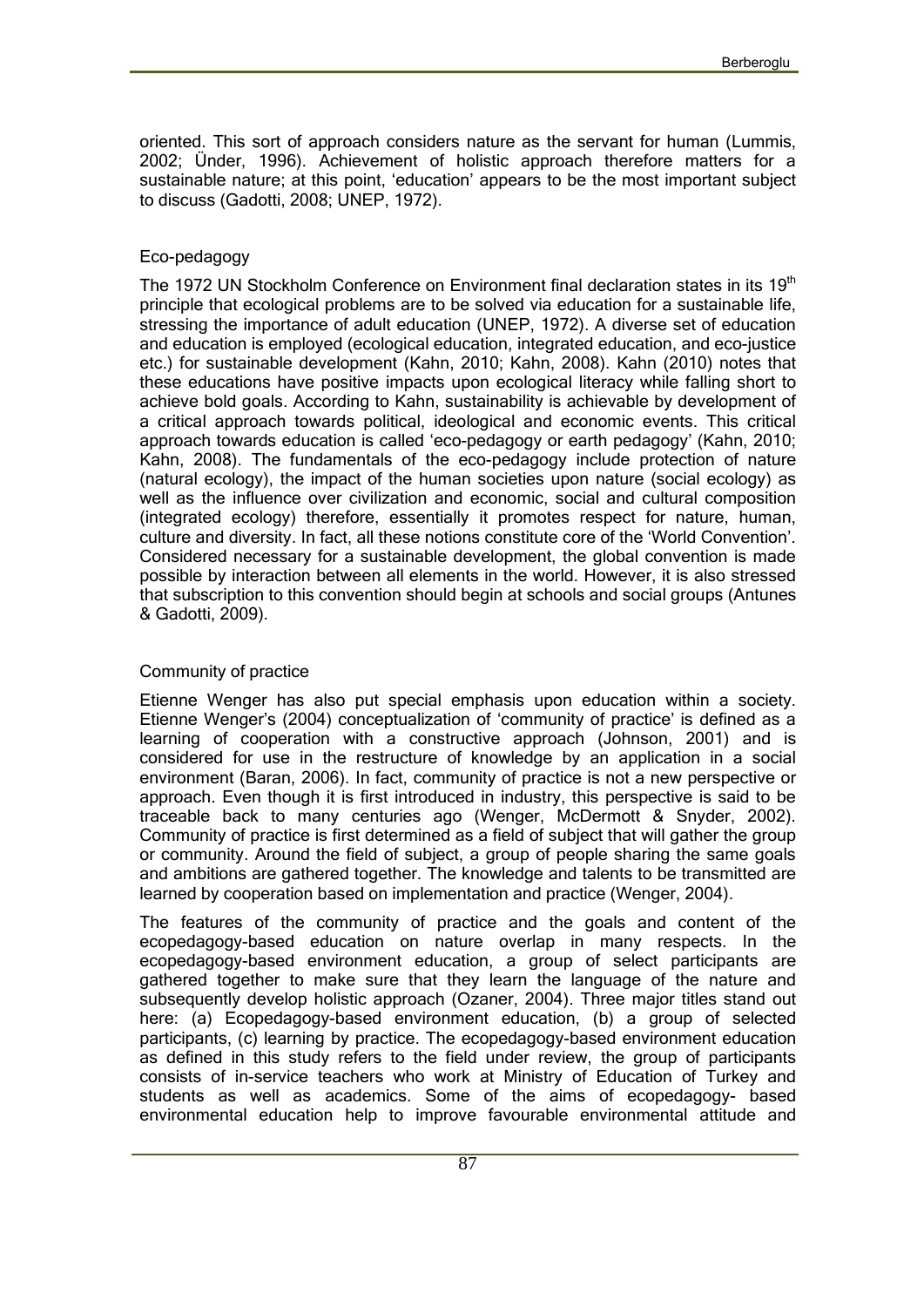awareness, increase environmental knowledge level, have holistic approach towards nature (Turner, 2011).

Particular attention is paid in Turkey and in the world to ecology education; there are a number of international (Chenoweth, Wehrmeyer, Lipchin,Smith & Gazit, 2007; Davis, 2013; de Wet, 2007; Dori & Tall, 1998; McNaughton , 2010; Miller, 2008; Misiaszek, 2011; Turner, 2011) and domestic (Akşit, Akşit & Kayacılar, 2012; Eryaman, Yalçın- Özdilek, Okur, Çetinkaya & Uygun, 2010; Güler, 2009; İstanbullu, 2008; Keleş, Uzun & Varnacı- Uzun, 2010; Oğurlu, Alkan, Ünal, Ersın & Bayrak, 2013; Okur-Berberoğlu, Yalçın-Özdilek, Eryaman, Uygun & Çetinkaya-Edizer, 2013; Yalçın & Okur, 2014; Yardımcı, 2009) studies on this subject.

#### Literature Review

Misiaszek (2011) studied on how an ecopedagogy education should be with 31 ecopedagogy specialist from South America (Buenos Aires, Cordoba, Santa Monica, Argentina and Sao Paulo, Brazilya) and North America (Appalachia). One of the specialist asked why environmental educations were intended for students, not in service teachers. Whereas adults such as in-service teachers earn money so they especially need environmental education. Ecopedagogy supports social and environmental justices beside traditional environmental education (Gadotti, 2008; Kahn, 2008; Lummis, 2002) therefore there is critical perspective to politic and educational systems (Kahn, 2008; Lummis, 2002). Social transformation might happen by this perspective. Hence in-service teachers need more ecopedagogy education than the other human community. On the other hand this critical perpective should not be taught just within formal education, outdoor activities should also be used for ecopedagogy education. (Misiaszek, 2011)

TUBITAK (The Scientific and Technological Research Council of Turkey) has been financed environmental education projects intended for professional development of in service teachers since 1999 (Erentay & Erdoğan, 2009). The expectations of the TUBITAK from these projects are to have favourable environmental attitude and awareness, increase environmental knowledge level, have positive behaviour change, teach nature's language in natural environment by activities. The expectations from in service teachers are to share these knowledge, experiences, and acquisitions at private and social lives, by this way TUBITAK aims to have common impact of educations on public. (TUBITAK Call Paper, 2010)

TUBITAK projects intended for in-service teachers help to fill the gap which Misiaszek (2011) mentioned in her research because there are many theoretical publications related to ecopedagogy (Hung, 2014; Lucksinger, 2014; Monani, 2009) however I could not reach to praxis research. The budgets of TUBITAK projects are mostly high however there is a problem at sharing of the outputs of the projects (Okur-Berberoglu & Uygun, 2013a). The most remarkable result when we have considered literature review above is that the most of the publications' data are derived from the TUBITAK 4004 coded projects intended for students (Akşit et al., 2012; İstanbullu, 2008; Yardımcı, 2009). On the other hand one of the target group of 4004 coded projects is in-service teachers (TUBITAK, Call Paper, 2010, 3).

It has been observed that there is lack of publications derived from the 4004 coded projects intended for in-service teachers (Eryaman et al., 2010; Güler, 2009; Keleş et al., 2010; Oğurlu et al., 2013; Yalçın & Okur 2014) therefore this research focused on the publications derived from the 4004 coded projects intended for in-service teachers because the target group of this research was in-service teachers as well. There is limited research about ecopedagogy praxis so I mentioned Turner (2011)'s research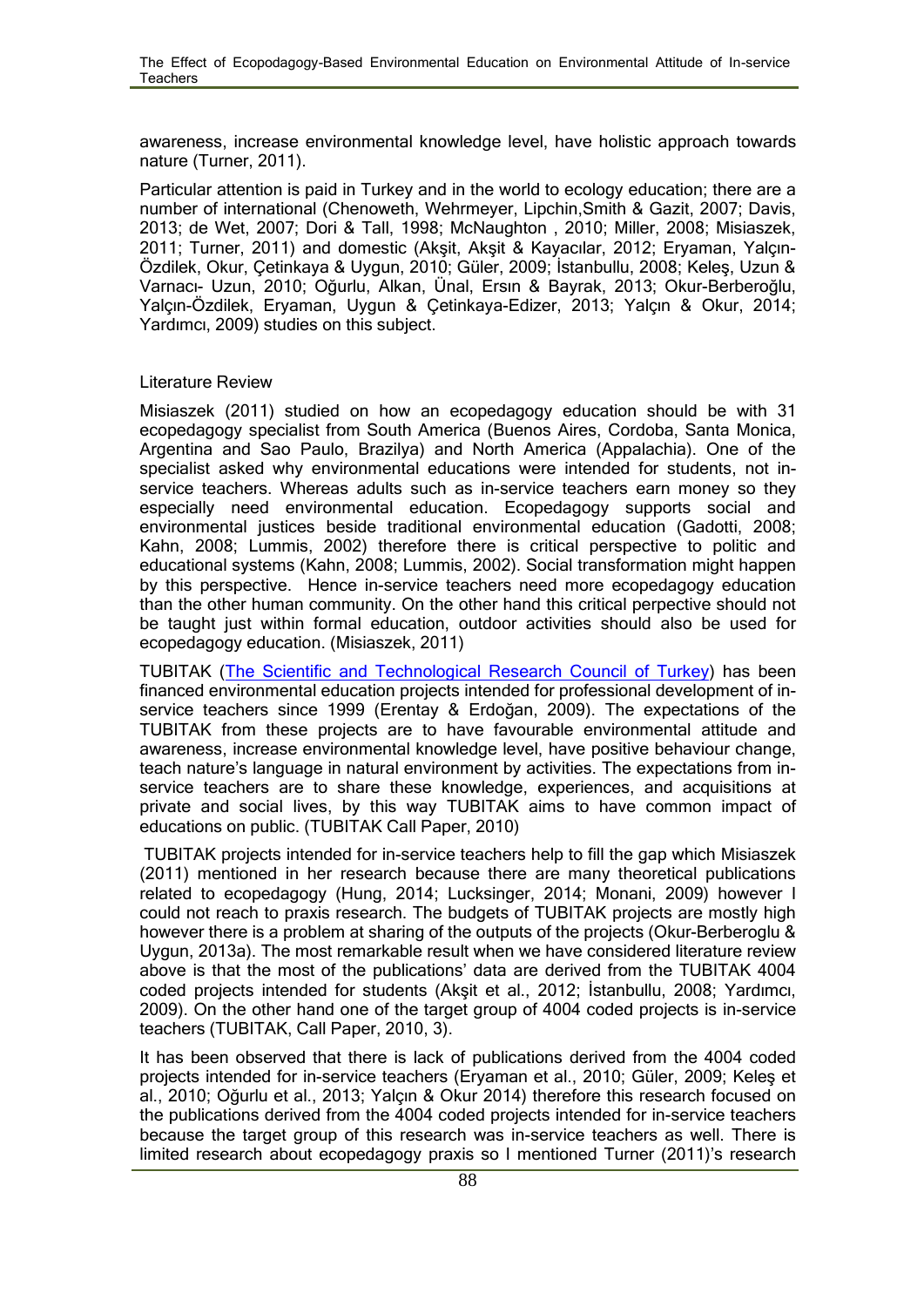even she worked with students. 'Ecology-based Environmental Education IV' was carried out at Gala Lake National Park, and Igneada Longoz Forest National Park in Edirne collaboration with Hacettepe University and TUBITAK in 2008 (Güler, 2009). 24 in-service teachers attend to the project and it was for 12 days. The aims of the research were to determine expectations of in-service teachers from project, to indicate self-efficacy level of environmental education teaching, and to identify changing of personal opinion about environmental education. The data was collected by semi structured interview and analysed by discourse analyses. At the end of the analyses, the participants said that their expectation form project was to gain environmental knowledge and they had it. They also said they were happy because their perspective to the world changed as favourable, they felt more responsible to the nature, and they would share and teach what they had learnt. On the other hand, the participants did not have enough self-efficacy about using outdoor education as a learning environment so they tended to invite an expert or academician about outdoor environmental education. (Güler, 2009)

Keles et al., (2010) carried out a TUBITAK project which was titled 'Nature Education at Ihlara Valley and Around' collaboration with Aksaray University in 2009. 25 pre service teachers attend to the project which was applied for 10 days. The aims of the research were to determine the effect of the environmental education on environmental ideas, awareness, attitudes, and behaviours of participants via scales. The scales were applied as pretest- posttest- postpost test (after 3 months). At the end of the research, it was indicated that environmental awareness level of participants was increased, and environmental attitude and behaviour were changed as favourable while there was not any difference environmental ideas.

Eryaman et al., (2010) researched the effectiveness of an ecopedagogy- based and community of practice- based environmental education on participants. The data was derived from the project which was titled 'Ecology in Canakkale and Around, 2009' and collaboration with TUBITAK and Canakkale Onsekiz Mart University. The project was 10 days, two terms, and there were totally 40 in-service teachers who was working at different disciplines. The participatory action research was used as methodology. The data was collected via semi-structured interview, participant observation, camera records, and open-ended questions. The aim of the project was to determine tendency of the participants to take active role in solving any environmental problem. As a result, the researchers found that the participants were very enthusiastic in order to take active role to solve any environmental problem. They suggested that non governmental organisations and schools should have more collaboration, be developed more effective environmental education programmes and followed up the participants after projects.

Turner (2011) designed an ecopedagogy-based environmental education programme for college students. The aim of the study was to determine environmental consciousness of the students. The research was carried out to two different group as two semesters at a state university in Maryland. The community of practice was applied in the research. Totally 35 (18+17) students joined the research as volunteer. The researcher carried out and lectured the subjects herself. Each education was for 14 weeks. The subjects were mostly related to the social sciences. The titles of the subjects were 'Nature and the Self; Masters, Stewards, Family; Language, Media, and the Environment; Place and Space, or Where We Live; Production, Consumption, and Waste; Rights, Ethics, and Environmental Justice; Envisioning the Future'. The researcher used the NEP (New Ecological Paradigm) survey, open ended questions, self reflections (poem, story, photograph etc) and writing assignments for the evaluation. The NEP survey was used as pretest-postest and percenteage of the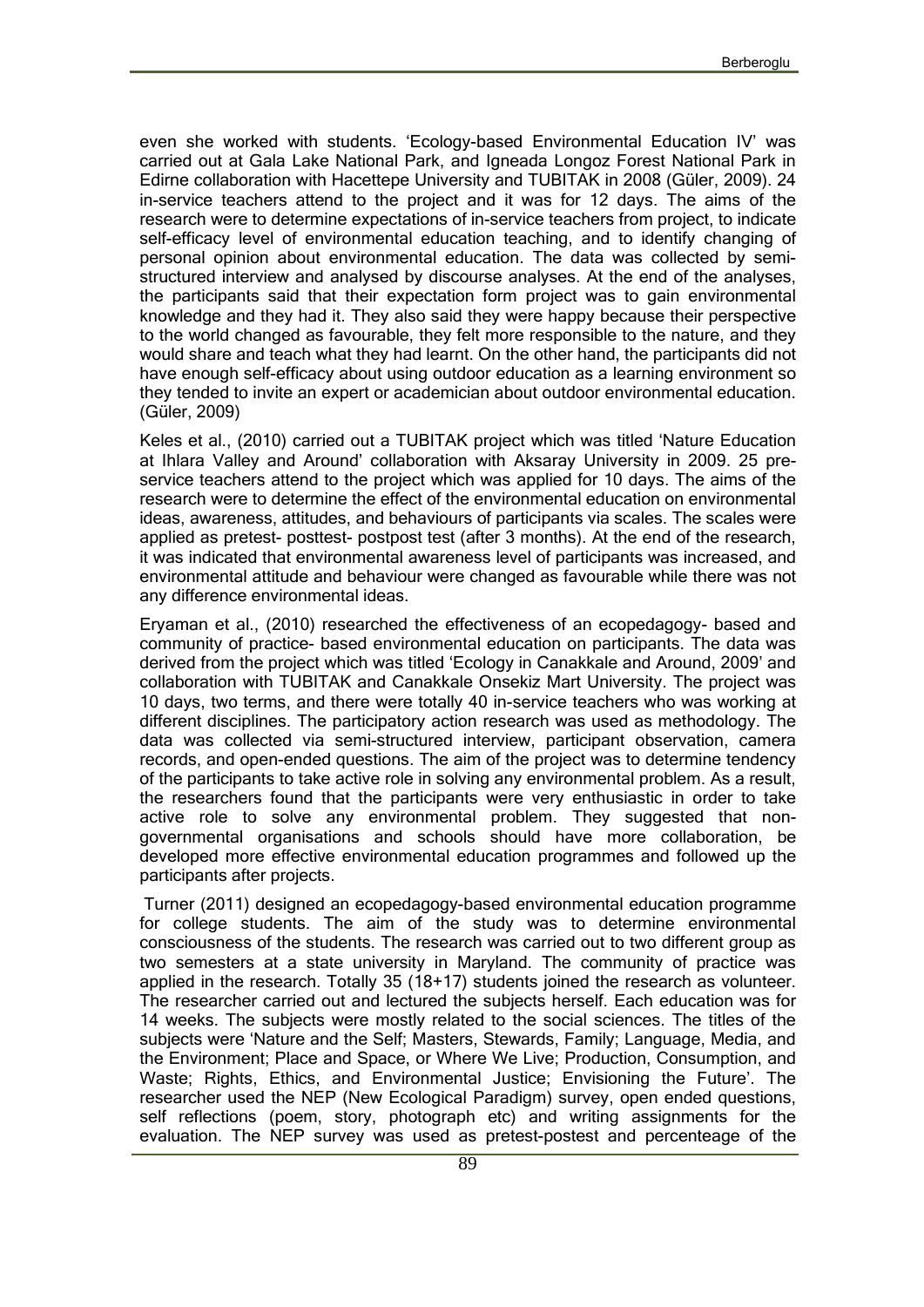results were calculated. The other qualitative data were analysed by discourse analysis. The researcher determined her methodolgy as qualitative approach though she used NEP survey. The percentage of the posttest of the NEP survey increased at the the end of the research. The incresing were calculated respectively as 5.3 % and 6.5 % but these incresings were very low. 8 theme were determined at the end of the research. These were 'empathy, mutuality, ethical consciousness, context, critical language awareness, perspective, imagination, and agency'. The researcher found that her ecopedagogy-based education program was effective on having environmental consciousness of the students. The following up was not carried out at this research.

Oğurlu et al. (2013) explained some geography subjects (location, climate, flora, fauna, ecosystem etc.) to in-service teachers via activities within a TUBITAK project which was titled Isparta Nature Conservation Areas Nature Education (IDE) in 2012. The aims of the project were to examine competency of formal education system in terms of environmental education and to determine exist and potential contribution of 4004 coded projects on geography education. The data was collected by surveys and interviews which were held at the beginning and the end of the project. It was found that the competency of formal education system in terms of environmental education was insufficient; 4004 coded projects helped to eliminate this incompetency, the environmental knowledge levels of in-service teachers were increased, and their perspective to natural environment was changed as favourable.

Okur-Berberoğlu and Uygun (2013b), carried out an ecopedagogy-based environmental education program within a TUBITAK project which was titled as 'Ecology in Canakkale and Around'. The aim of the research is to determine the effect of the education program on in-service teachers' gaining environmental knowledge, having favourably awareness and attitude. The quantitative approach and pretest posttest-control groups design were used. This research design was used just within this study. There were two control groups and one experimental group. The in-service teachers who had ecopedagogy-based environmental education were in experimental group. There were 66 in-service teachers totally. The in-service teachers were followed up after six months. The educators taught subjects via outdoor experimental activities for experimental group. The indoor experimental activities were used for control group 1; traditional methods (lecturing, question-answer, discussion) were used for control group 2. An environmental knowledge test, awareness and attitude scales were developed within quantitative approach. Indoor group was more effective in terms of gaining knowledge while experimental group had more favourable awareness, and attitude.

Yalçın and Okur (2014) examined the effectiveness of an ecopedagogy-based environmental education program on electromagnetic area awareness of in-service teachers. The project was held in Canakkale and financed by TUBITAK in 2010. The project was ecopedagogy-based and for 10 days. There were 24 in-service teachers as participants at the project. The triangulation mixed methodology was used within a case study. The participants were followed up after six months. The data was collected by the electromagnetic field awareness scale, diaries of the participants, semi structured interview documents and  $6<sup>th</sup>$  month following up data. It was identified that the participants' awareness was developed throughout the education and they tended to be careful about using of electrical devices such as mobile phone, computer, hair dryer in their daily lives.

The other important point at the literature above was that they rarely researched on environmental attitude (Keleş et al., 2010; Okur-Berberoğlu & Uygun, 2013b). However attitude is used an indicator of behavioural change (Barker & Roger, 2004) because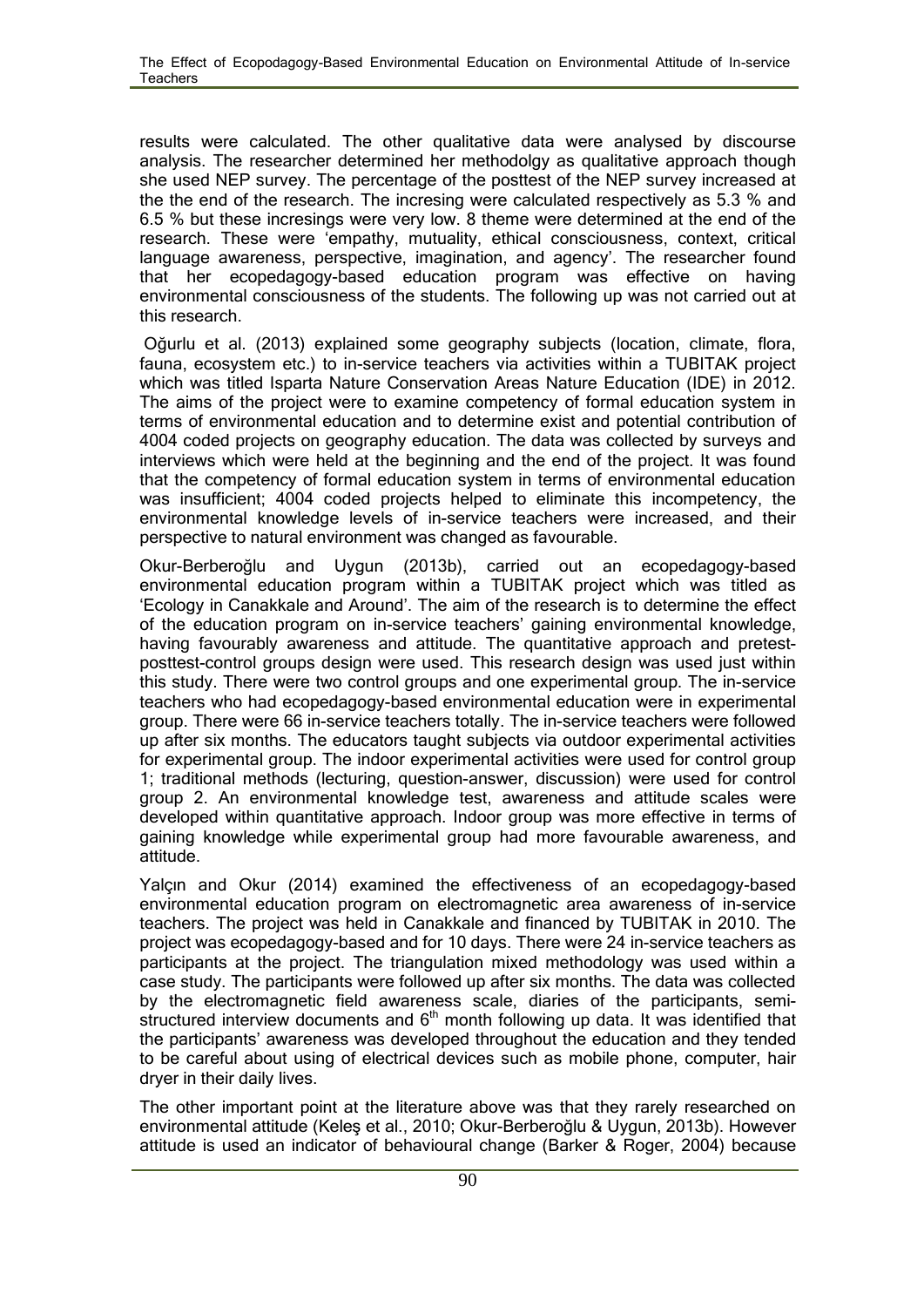the main aim of environmental educations is to change environmental behaviour favourably (Barr & Gilg, 2007).

#### **Environmental Attitude**

Özgüven (1994) determines attitude as acceptance or rejection tendency to an idea. Attitude has three dimensions: cognitive, affective and behavioural (Morgan, 1989). Environmental attitude covers all personal behavioural aim, impact and believes which are acquired by environmental knowledge and activities. (Bogner & Wiseman, 2006). Kaiser, Wölfing and Fujrer (1999) say that environmental attitude might be used in order to predict environmental behaviour. Behavioural change can be observed directly however it takes a long time to observe this change (Kaiser et. al., 1999) so attitude is used in order to estimate behavioural change. It is needed a scale in order to determine attitude and there are environmental attitude scales which are developed for the different researches (Barr & Gilg, 2007; Çınar, Doğu & Meydan, 2008; Fernandez Lo Faso, Gemio, Garcia, Ceballas- Zuniga, Bueno & Gallardo, 2006; Gökçe, Erdoğan, Aktay& Özden, 2007; Kellstedt, Zahran& Vedlitz, 2008; Mostafa, 2007; Okur & Yalçın- Özdilek, 2008; Raykov & Marcoulides, 2006; Tikka, Kuitunen & Tynys, 2000). The researcher decided to use a scale which was developed by Okur ve Yalçın-Özdilek (2012) beacuse it was very suitable for the aim of this research.

The other important point environmental attitude research is gender difference. Fox- Keller (1983) said that female students were keener on to ecology in natural science; this might be related to higher empathy abilities of females (in Bowen& Roth, 2007). Kellstedt et al., (2008) carried out a modelling study intended for adults about the subjects of global warming such as knowledge, attitude and personal competency. They designed two kinds of modelling for men and women because they thought that women were more aware than men in terms of environmental subjects therefore the modelling could be affected this tendency of women. Mostafa (2007) said that men had more favourable attitude in terms of using eco-friendly products than women while Tikka et al., (2000) found women have more favourable attitude. Similarly Gökçe et al., (2007), Okur and Yalçın-Özdilek (2008), Çınar et al., (2008) found that female students had more favourable attitude than male students. Yalçın-Özdilek, Kaska, Olgun and Sönmez (2006) did not find any difference between genders in terms of environmental attitude.

Some research as seen above did not find any gender difference in terms of environmental attitude while some of them found that females have more favourable attitude. On the other hand there were no explanation why females had more favourable attitude except Fox-Keller's (1983 in Bowen & Roth, 2007) explanation by empathy ability of females. On the other hand Okur, Yalçın-Özdilek and Sezer (2013) checked out the correlation between multiple intelligence areas and environmental attitude by regression analysis. They found that there were no difference between genders in terms of environmental attitude while the female students had more scores than males at nature intelligence category. They offered that natural intelligence might be used in order to predict environmental attitude. As seen above there have been different results in terms of gender therefore gender difference was checked out at this study as well.

The aims of this study are to determine effectiveness of an ecopedagogy-based and community of practice- based environmental education project which was titled 'Ecology in Canakkale and Around, 2010' on environmental attitude of in-service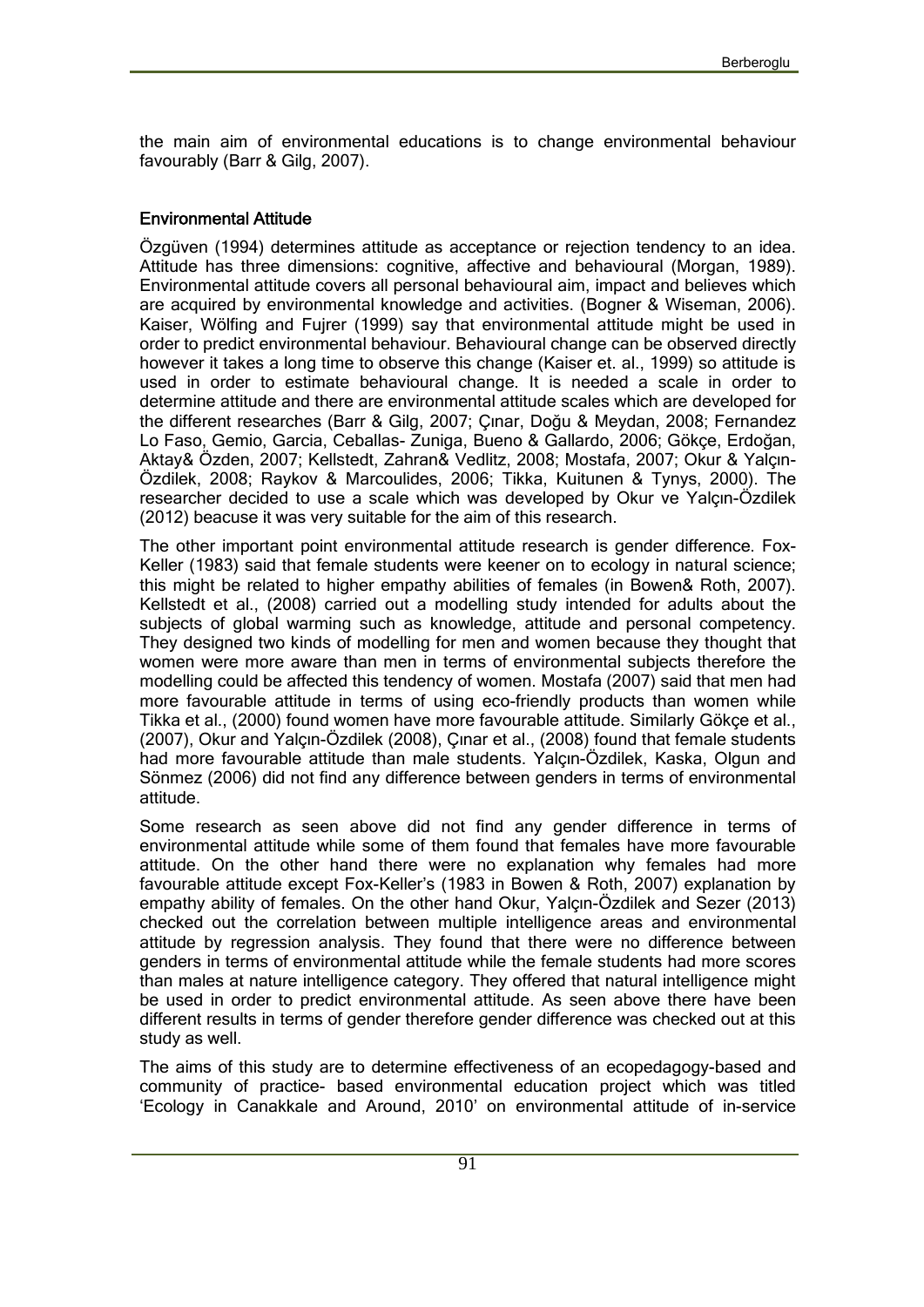teachers and to examine whether there is any significant difference between genders in terms of environmental attitude.

### **Methodology**

The methodology of the study was mixed method within a case study. The qualitative and the quantitative data were collected simultaneously and evaluated together. Environmental attitude scale was developed in order to collect the quantitative data. The diaries of participants, semi-structured interview and non-participant observation documents were used in order to collect the qualitative data.

Quantitative Data Collection Intervention: Development of Environmental Attitude Scale

The scale which was developed by Okur and Yalçın-Özdilek (2012) was used (Annex 3). The scale was carried out both explanatory and confirmatory factor analyses. The explanatory factor analysis gave entry factor loads as 0.30 and above, the KMO value as 0.763 and the Bartlett dimensionality test as less than 0.001, the Cronbach Alpha coefficient as 0.740 whereas in the confirmatory factor analysis, the adaptation figures were obtained as *<sup>X</sup>*<sup>2</sup> /sd: 1.88, RMSEA: 0.066, SRMR: 0.062, CFI:0.90, IFI:0.90, GFI:0.92, AGFI:0.87. It was concluded that the figures out of the explanatory factor analysis are consistent for the measurement of the environmental attitude of individuals (Büyüköztürk, 2007; Şencan, 2005) and that its theoretical foundation is strong and solid (Şimşek, 2007). Environmental attitude scale had two-dimensional, and named as having favourable attitude and having unfavourable attitude.

#### Quantitative Data Analysis

Whether the data retrieved out of the participants feature a normal distribution is tested by Kolmogorov-Smirnov test. This test is preferred to confirm that data do not show a normal distribution even if number of samples in a research is less than 30. If 'p' significant value is bigger than .05 at the end of the Kolmogorov-Smirnov test it means that data do not show normal distribution (Büyüköztürk, 2007). The p value was less than 0.05 end of the Kolmogorov-Smirnov test in this research, it was concluded that the results did not reveal a normal distribution therefore non-parametric tests were used in other analysis.

The analysis of the tests that were run before and after the education was evaluated by the Wilcoxon signed-rank test. This test is suitable if repeated measures are done to same group and results do not show normal distribution (Büyüköztürk, 2007; Huck, 2004; Peers, 1996). Mann Whitney U test confirms that pretests and posttests do not display any significant difference between genders in terms of results. The Mann Whitney U test was picked because the participant points did not display normal distribution and the observation were independent from each other (Büyüköztürk, 2007; Huck, 2004; Peers, 1996).

#### Qualitative Data Collection Interventions

It is noted that case study is a useful method to collect data about events and individuals (Yıldırım & Şimşek, 2006) and to draw definitive and explanatory conclusions (Morgan, Hamilton, Bentley, & Myrie, 2009). Likewise, it is also underlined that case study is a reliable method in the literature to have deeper understanding of events (Mitchell, 2008; Robinson, 2008; Schmitt, 2005; Yıldırım& Şimşek, 2006). Yıldırım and Şimşek (2006) emphasize that qualitative research is an effective tool in order to understand better human behaviour.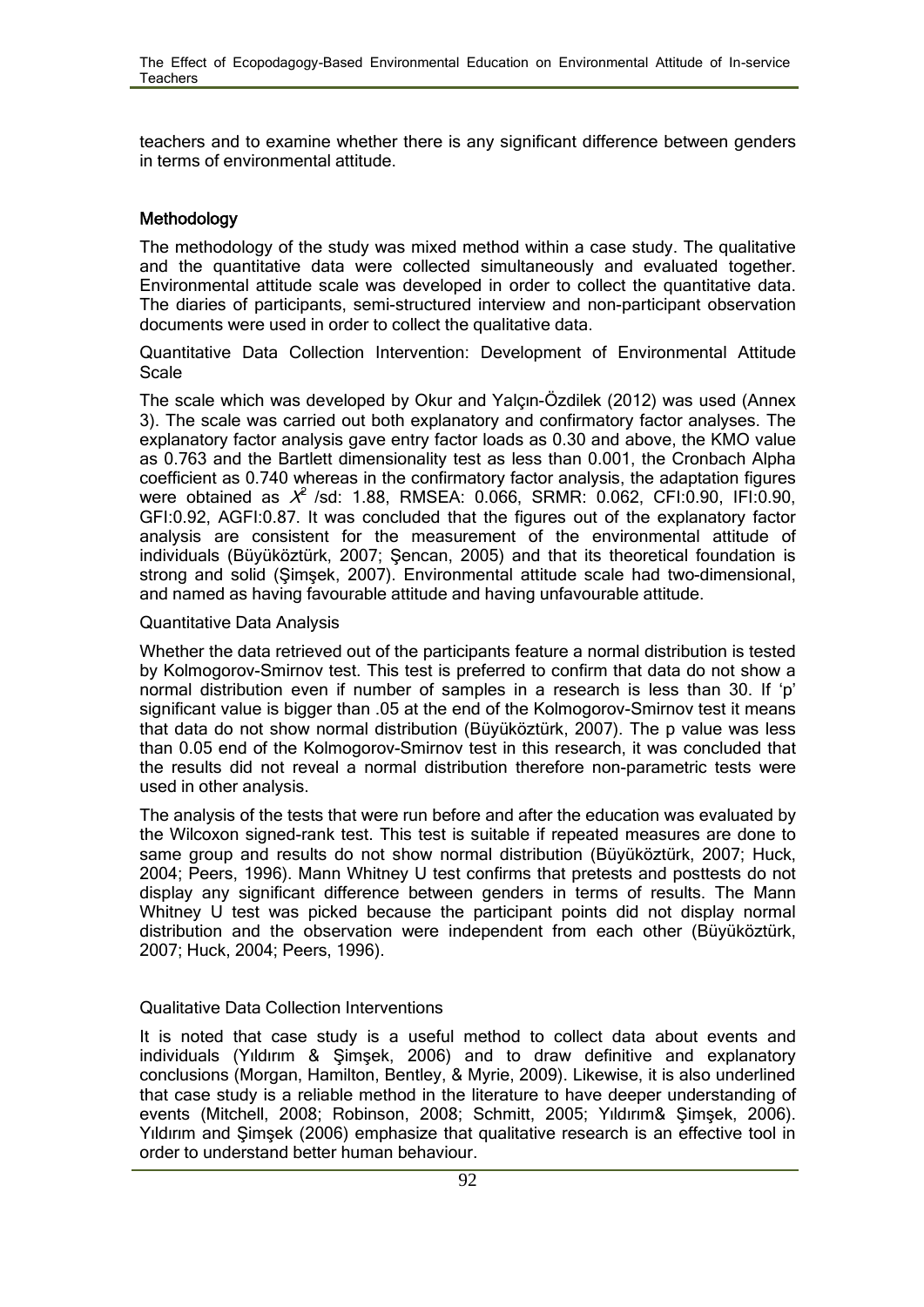Case study was used in this study as a qualitative research method. The participants were asked to keep a diary in order to collect the qualitative data. A diary was given to each participant for that purpose. The participants were asked to write down on a daily basis what they had learnt during the day, how they were planning to use these skills in their lives and how they felt about that day. This particularly sought to ensure that the participants make an independent and impartial comment on the program (Morgan et al., 2009). Morgan et al., (2009) note that individuals may express themselves more accurately when they do this independently and freely, suggesting that this is actually allowing researchers to gather proper collection of data and information. In addition, a project meeting was held with the participants at the end of the program. At the meeting, they were asked to share their experiences on the most influential and amazing part of the project and how they thought to share this in their social and daily lives in the future. The meeting was camera-recorded; after the meeting, the transcript of the record was made available for effective use.

It is noted that additional techniques should be employed in order to have greater reliability of qualitative data, (Yıldırım & Şimşek, 2006). Different methods are offered to achieve reliability (Morgan et al., 2009; Yıldırım & Şimşek, 2006). One of these methods is non-participant observation (Zanovello, 1999). Baş and Akturan (2008) recall that researcher may not be able to spend his or her whole time with the participants or participants may act differently when they are with researchers. For this reason, the project supervisor and 4 assistants working in the project observed the participants during the education and took notes. At the end of the project, the diaries, the transcripts of the meeting as well as the observation notes have been analysed by reliance on content analysis.

#### Education Programme

The education program was designed as an academic programme for 10 days in line with eco-pedagogic approach as well as the objective of the science-society projects (TUBITAK Call for Paper, 2010, 1-2). The goal of an academic programme is to ensure participant becomes part of knowledge, perceive nature as a whole and think like a scientist (McNeil, 1996). Within the academic program, knowledge and information are disseminated from simple to complicated version and in connection with other disciplines (McNeil, 1996). Bruner also expresses support for an academic outlook in the programs (in Demirel, 2005). The biggest criticism to the academic program underlines that every teacher cannot be as knowledgeable as a scientist in any given subject (McNeil, 1996). However, the educators were picked in terms of community of practice. In line with the same goal, different scholars from 21 different disciplines were brought together to create a learning environment of social and cognitive salience.

The subject matters of the project included production of compost out of domestic organic waste, vertebral animals in Canakkale and its nearby towns, the geological history and outlook of the same vicinity, the endemic flora in the region, the river ecology, its importance and features, the Troy National Park since the Prehistoric era, ethno-botanic, seaweed and their crucial importance, the historical importance of Canakkale, underwater and sea ecology, underwater scuba-diving, ecotourism, the climate and aerial aspects of the region, electromagnetic field created by man and environmental safety and health, astrophysics, Can coal basin and water resources, ecological footprints, the role of insects in protection of the nature and biological combat, and deep ecology. As seen above the researcher used the subjects related to either natural sciences or social sciences for the ecopedagogy-based education programme.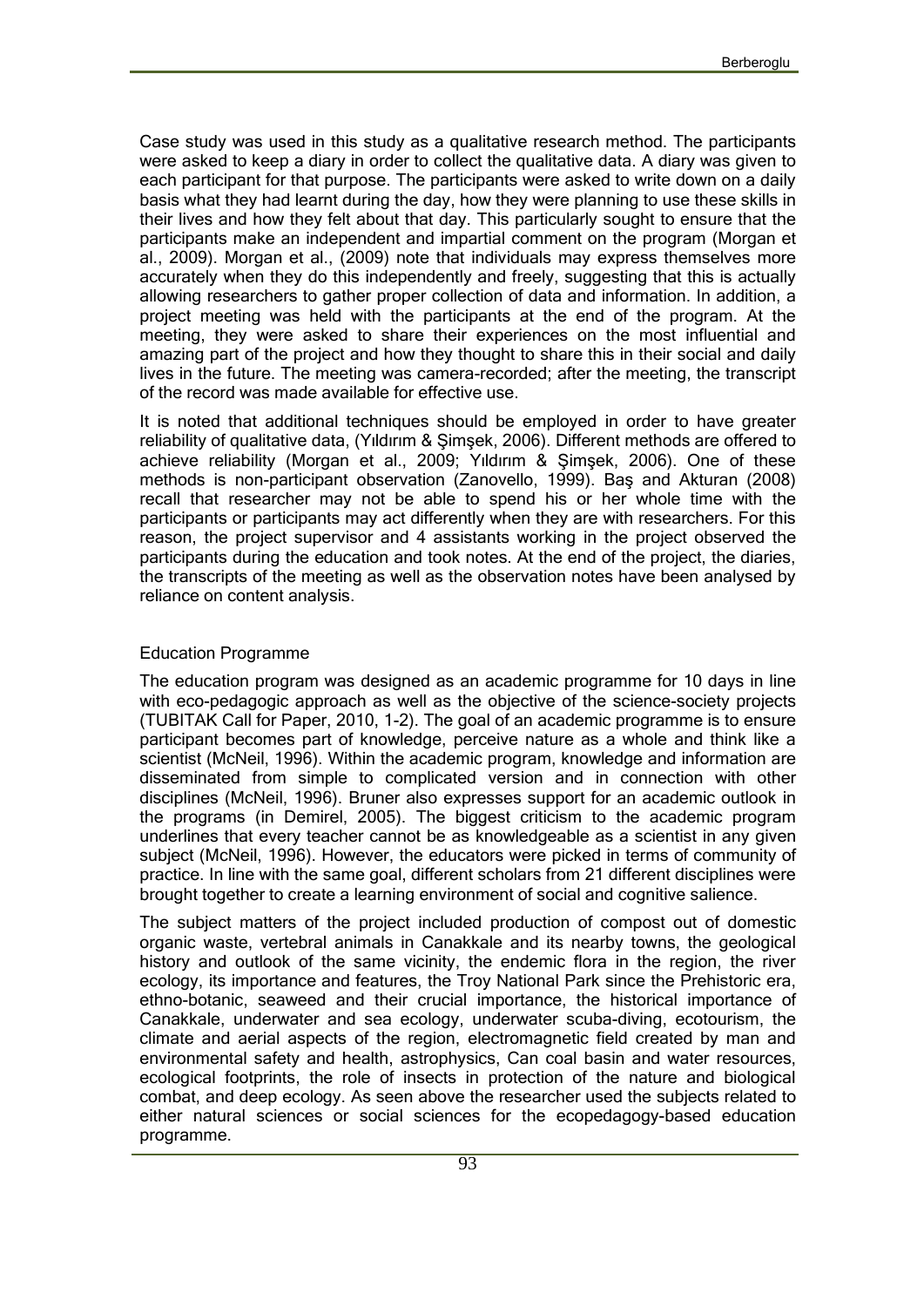Gadotti (2008) emphasizes that the subjects related to either natural sciences or social sciences might be used within an ecopedagogy-based education programme. On the other hand ecopedagogy has four key principals (Lummis, 2002): equity, morality, respect and inclusion. Equity explains relationships between human and non-human communities. Moral explains to consider human and the other life forms. Respect explains to consider cultural and biological diversity. Inclusivity explains to codify all human as men, women, minorities, and the other life forms in an ethical framework. (Lummis, 2002) In this perspective biodiversity was often emphasized in this research. For example the educator who lectured 'vertebral animals in Canakkale and its nearby towns' lesson directed an activity at Kalkim Village. The educator demonstrated how to catch a vertebral animal at the area and wanted to participants to catch some vertebral animals. The participants found mostly tortoises and lizards but could not find any snake so the educator used the snake samples which were fixed in formaldehyde in order to show to the participants. (Annex 2)

#### Participant Selection

TUBITAK asks greater involvement and participation of students, teachers, and public civil servants working rural areas as well as graduate students in the target group for an effective and reliable outcome in the research. The call for application in 2010 asked participation of the in-service teachers working in the Darüşşafaka Education Institution, Childcare Institution regional boarding schools (YİBO) (TUBITAK Call for Paper, 2010, 3). Priority was given to the teachers from YIBO schools.

A survey was designed in order to select participants. A paper which explained the aim of the project and the survey e-mailed to all primary and secondary schools' e-mail accounts. It was asked to the in-service teachers to write down an essay related to why they wanted to join to the project. All essays were collected by e-mail. Project director selected the participants according to their essays. The total number of participants in the project was 24; 13 of them were male, 11 of them were female. The demographic characteristics of the participants were presented at Annex 1.

## **Results**

It is evident that there is statistically significant difference between the pretest and posttest results out of the environmental attitude scale ( $z = -2.620$ ,  $p < 05$ , Table 1). A review of the difference results average as well as the totals confirms that this is in favour of the positives. According to these findings, it could be argued that the ecopedagogy-based environmental education has been effective on changing the environmental attitudes favourably.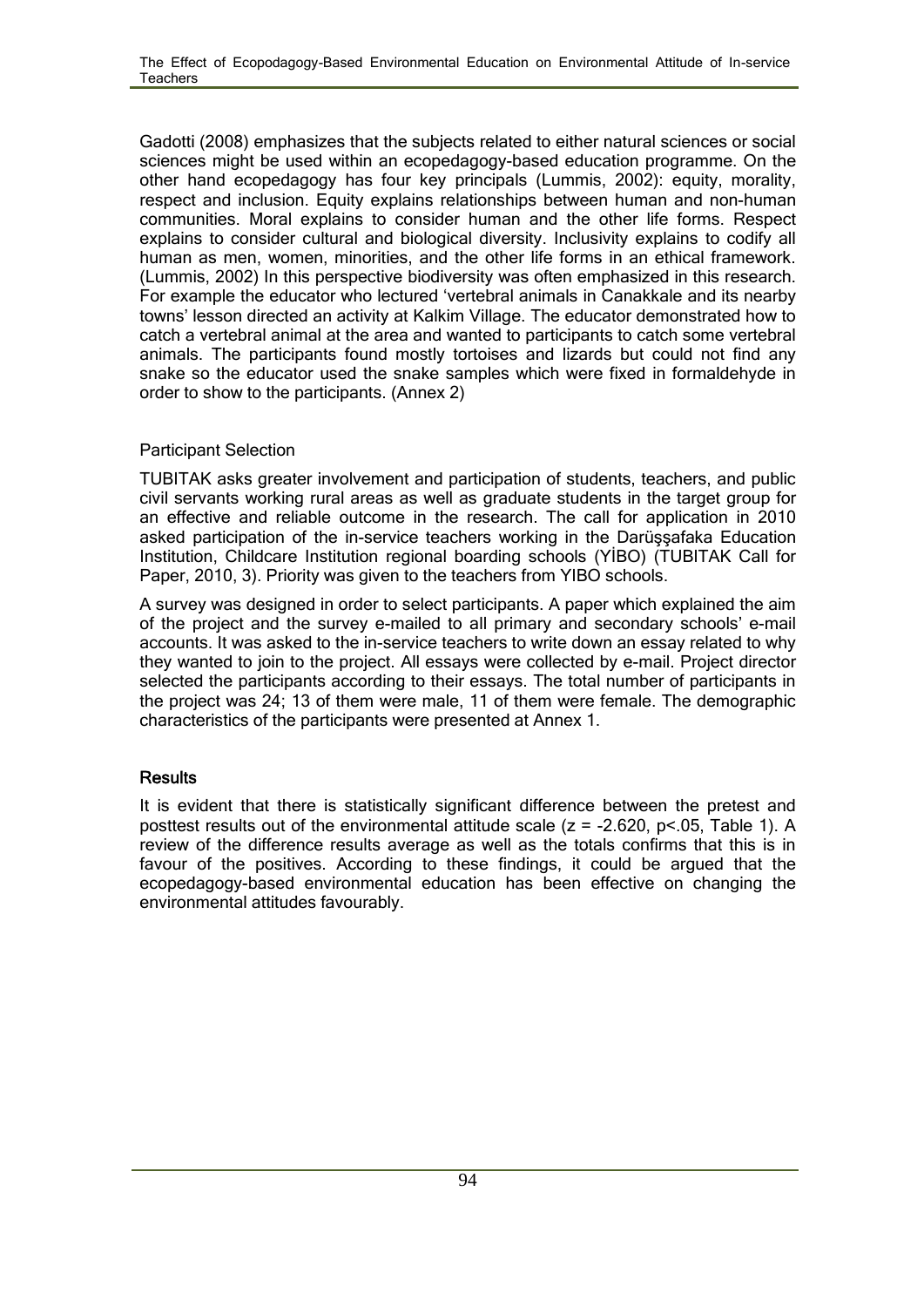Table 1.

| Posttest-Pretest N Average Total z |          |        |                       |  |
|------------------------------------|----------|--------|-----------------------|--|
| <b>Negatives</b>                   | 6 9.75   |        | $58.50 -2.620^*$ .009 |  |
| <b>Positives</b>                   | 18 13.42 | 241.50 |                       |  |

*Comparison of the pretest and posttest results of the participants out of the environmental attitude scale by use of Wilcoxon Signed-Rank Test*

\* Based on negatives

Participant no 2, female science teacher, made the following statement after diving activity on the diary and she affirmed the impact of the event on change attitude:

*"I could not sleep at night; I was scared because I could not swim and it would be my first time on the sea. I was undecided on diving….It was nice to see the underwater world. I was fun touching the plants down there and seeing fishes swimming around me. I will pay utmost attention not to do harm on the underwater living things."*

The participants had 3 m. scuba diving experience helping with diving experts at Bozcaada, Aquarium Cove. She emphasized that she were nervous at the first stage but later her attitude has changed as favourably when she saw under sea and biodiversity.

Participant no 23, female biology teacher, stated his favourable attitude towards nature on the diary after the 'vertebral animal of Canakkale and around' lesson on 25.07.2010:

*"I realized that I had some prejudices I have to get rid of. Everything in the nature plays a role whether you like it or not.*

*All living things in the world are equal."*

Equal 0

*I had an opportunity to talk with 23 coded participant while diving activity. She mentioned how she liked natural environment and tried to inspire her children to like the natural environment. She emphasized that she might like the natural environment because of motherhood or hormones. Participant no 1, female mathematics teacher, made the following statement on the diary after the same lesson on 25.07.2010:*

*"The lecture was a little big rough given that it was after the lunch. I had prior prejudices because I was not good with the animals; this has significantly changed owing to the professor. I never put myself in place of the animals. I learned some new terms on vertebral animals. I went beyond my limitations in the practice session. I even touched a snake. I was pretty nervous before the class; but now I am perfectly fine. I also acquired extensive information on how to discern these animals."*

 $23<sup>rd</sup>$  participant expressed her favourable attitude within holistic perspective and 'equality' concept, the  $1<sup>st</sup>$  participant stated that her attitude changed favourably. One of the most interesting points for the participants at vertebral animal lesson were to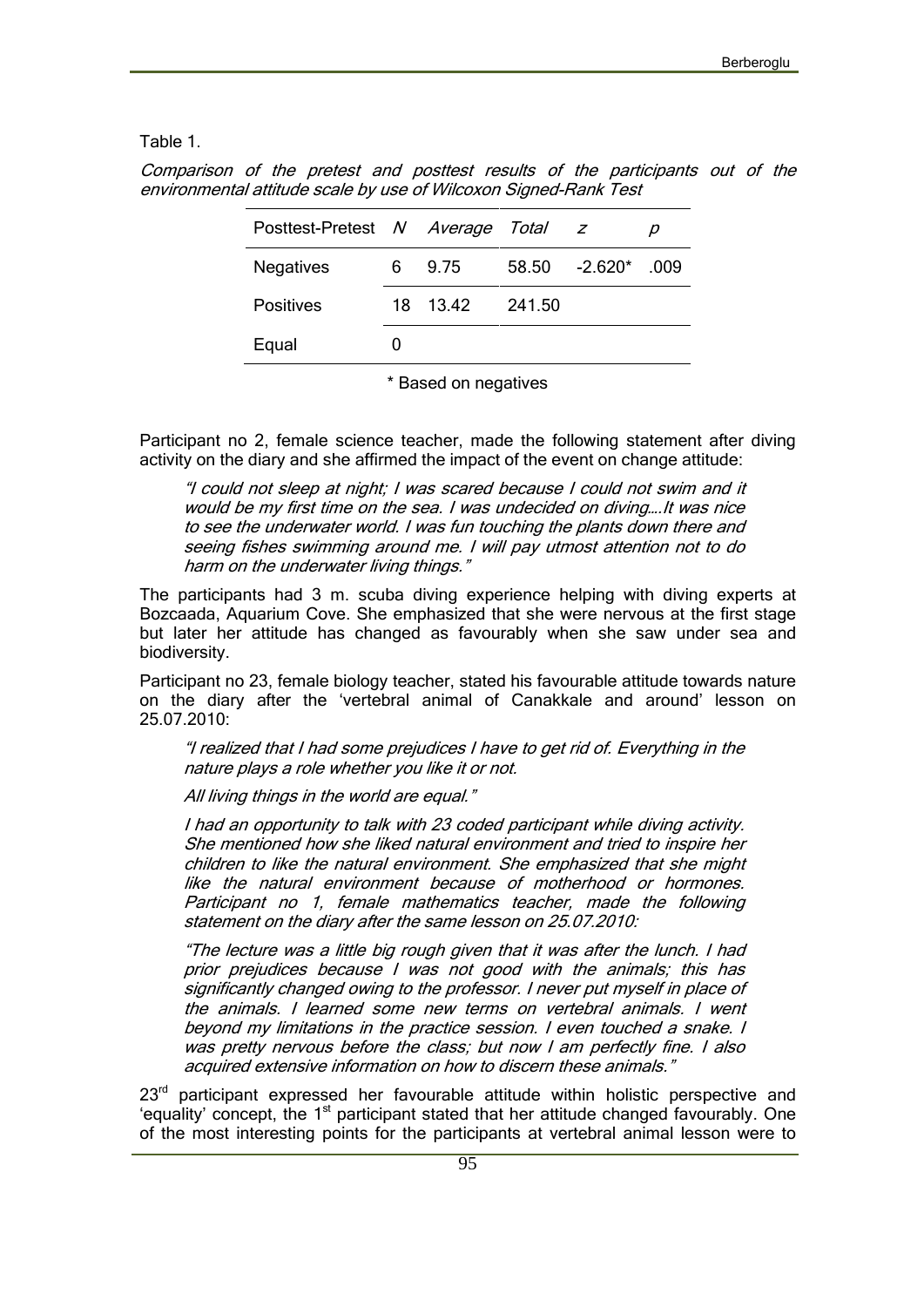touch a snake for the first time in their lives even it was dead. The other was to learn that the farmers was thinking blind lizard as a snake and killed it. The participants might refer to 'equality' because of this kind of killing.

Participant no 11, male primary school mathematics teacher, expressed his attitude after 'the endemic flora in Canakkale and around' lesson on 26.07.2010 as follows:

*"I talked to my friends before; I am actually fond of nature; I truly love animals, the flowers, the trees and the plants; I really care about the nature. I remember myself sobbing because I witnessed mass killing of street animals. Because I am extremely concerned about the environment, I am really careful about dumping and littering. But I did not know I had actually a lot more to learn; this course made me realize there are a lot more to think about on nature and environment. This project made me see that the circle was actually bigger and larger than I used to think."*

The participants firstly had theorical lesson mentioned above and the day after practical lesson in land. The lecturer explained why Canakkale has had rich endemic flora and wanted the participants to pick up some flora samples.  $11<sup>th</sup>$  participant mentioned this richness. During the lecture sessions, the project team has also observed the participants. It was noted that the participants were heavily interested in the course content as evidenced by frequent questions directed at the instructor and the participants' eagerness to buy books recommended by the teacher.  $8<sup>th</sup>$  participant, male science and technology teacher, asked how they could create a herbarium in their school. Creation of a herbarium is a fairly expensive endeavour. Such a question means that he developed strong interest in the subject during the course.

The participants were also mentioned how their attitude changed favourably at the meeting which was held at the end of the project. Participant no 9, male science teacher, made the following statement on his environmental attitude:

*"People develop attitudes towards the nature based on their profession or experiences; for instance, I majored in physics; after that, I took some advanced education. I realized that everybody here was devoted to education on a voluntary basis. Of course, I already knew that I had a lot to catch up during this process. I was particularly aware that my knowledge on biology was pretty poor; so during the course, I had a chance to fill this gap. I think I did amazing in this endeavour. Like I said, I tended to think by formula; but it is amazing to see that there are a lot in the nature affecting everything going on around you. So this course has been particularly helpful to me in understanding the nature and the universe. "*

Social science teacher  $10<sup>th</sup>$  male participant expressed his feelings on attitude as follows:

*"The people actually cut the branch they are holding on. Worse, I think, is that they do not even know they are actually doing this…To address this situation, teacher, clerics and the non-governmental organizations need to do their part and warn the people. "*

Science teacher  $14<sup>th</sup>$  male participant expressed his feelings on attitude as follows:

*"After the education I received, a lot has changed in my life about nature. I now know that we are part of the nature, not owner of it. I promise that I will use the information I got here and teach them all to my students. "*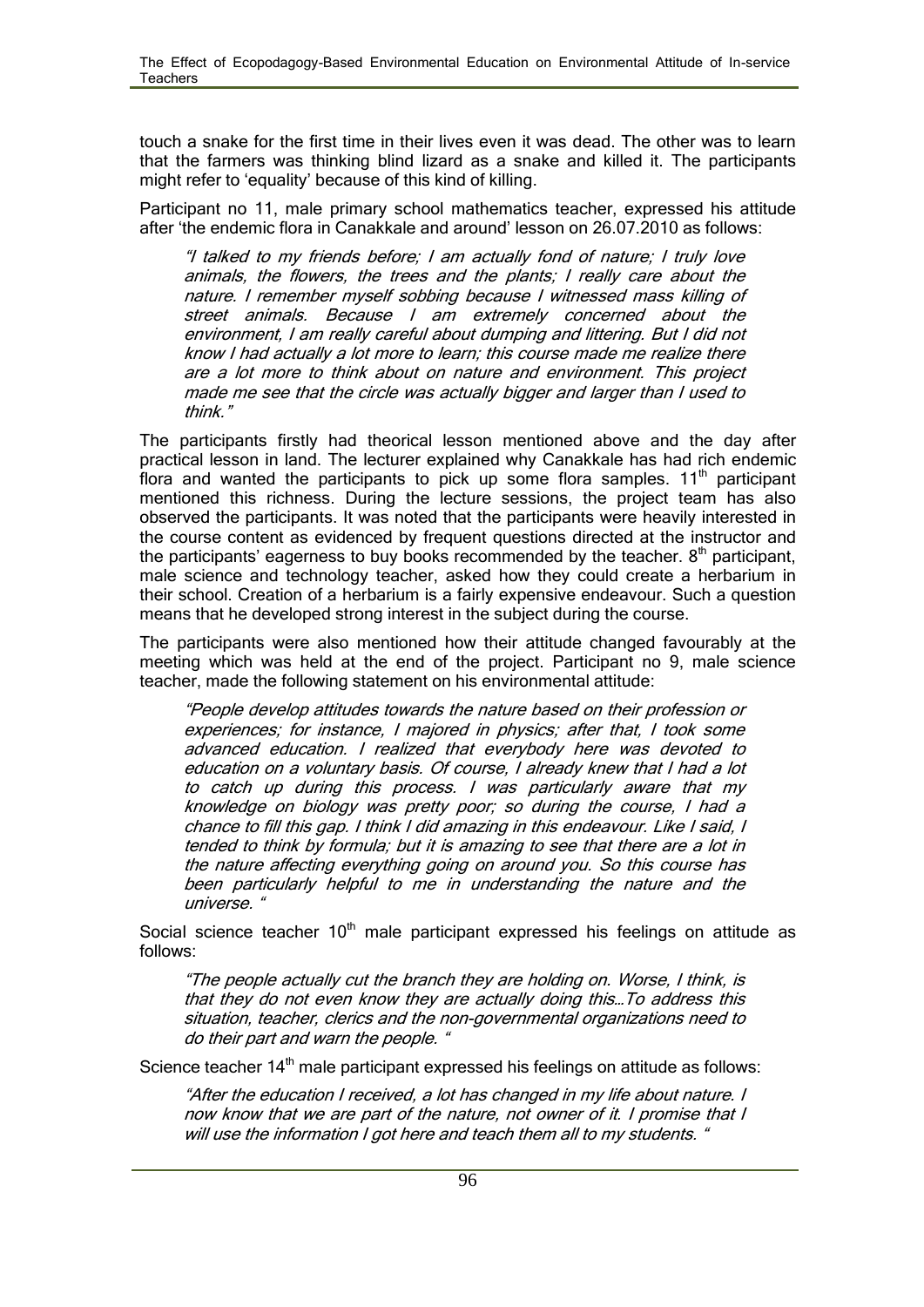The following was the statement of science teacher  $15<sup>th</sup>$  male participant on environmental attitude:

*"Above all, I should note that the biggest benefit of this program is its ability to address my prejudices. I have often stood against the people's reaction against, say, gold mining, or exploitation of natural resources for energy. I assumed that somebody was actually manipulating these people. I still think this is actually a possibility in at least some occasions. But I noticed during the project that such activities actually do harm on nature and the natural habitat of animals down there. I always say this: Turkey is more important to me; but it turns out the future of these animals was also important; and I realized this at this program. "*

Primary school teacher  $16<sup>th</sup>$  female participant was a scout leader; his statement read as follows:

*"I was impressed by the visible interaction between different fields of science and the thought that each is an integrated part of a whole."*

 $22<sup>nd</sup>$  participant, female science teacher, expressed his environmental attitude towards nature as follows:

*"Each creature in the nature complement another one."*

 $15<sup>th</sup>$  male participant mentioned 'the geological history and outlook of the same vicinity' lesson which was held on 26.07.2010 and field trip to 'Can Thermal Reactor and coal basin' on 01.08.2010. It was lectured earthquakes, rock structure of Canakkale and Turkey, and how to form mines at the first lesson. The participants had opportunity to visit to coal basin and to observe how human could affect the natural environment in order to mine. The other participants mentioned 'Deep Ecology' lesson which was held on 02.08.2010. In fact deep ecology is a kind of philosophical approach to nature; in other words it aims to be understood nature within ecopedagogical approach. All the environmental subjects in the programme were mentioned one more time and connected one another. It was wanted participants to understand each environmental subject does not an independent subjects, all of them related to each other.

As evidenced by the statements above, the participants developed an attitude by which they tend to see the nature as a whole. They made comments on the entire session of education regardless of a particular section in it. It was also observed that the participants use the knowledge and education they received during this session for developing synthesis and holistic views. They particularly tend to see themselves as part of the nature.

There is no significant difference between genders in terms of total points out of the final test and the entire environmental attitude scale (p> .05). This refers to a finding in favour of females in terms of preliminary tests (U=  $30.50$ , p $\leq 0.05$ , Table 2).

Table 2.

*Mann Whitney U analysis results of the preliminary test point out of the environmental attitude scale*

|  | Group N Average Total U       |  |  |
|--|-------------------------------|--|--|
|  | Male 13 9.35 121.50 30.50 017 |  |  |
|  | Female 11 16.23 178.50        |  |  |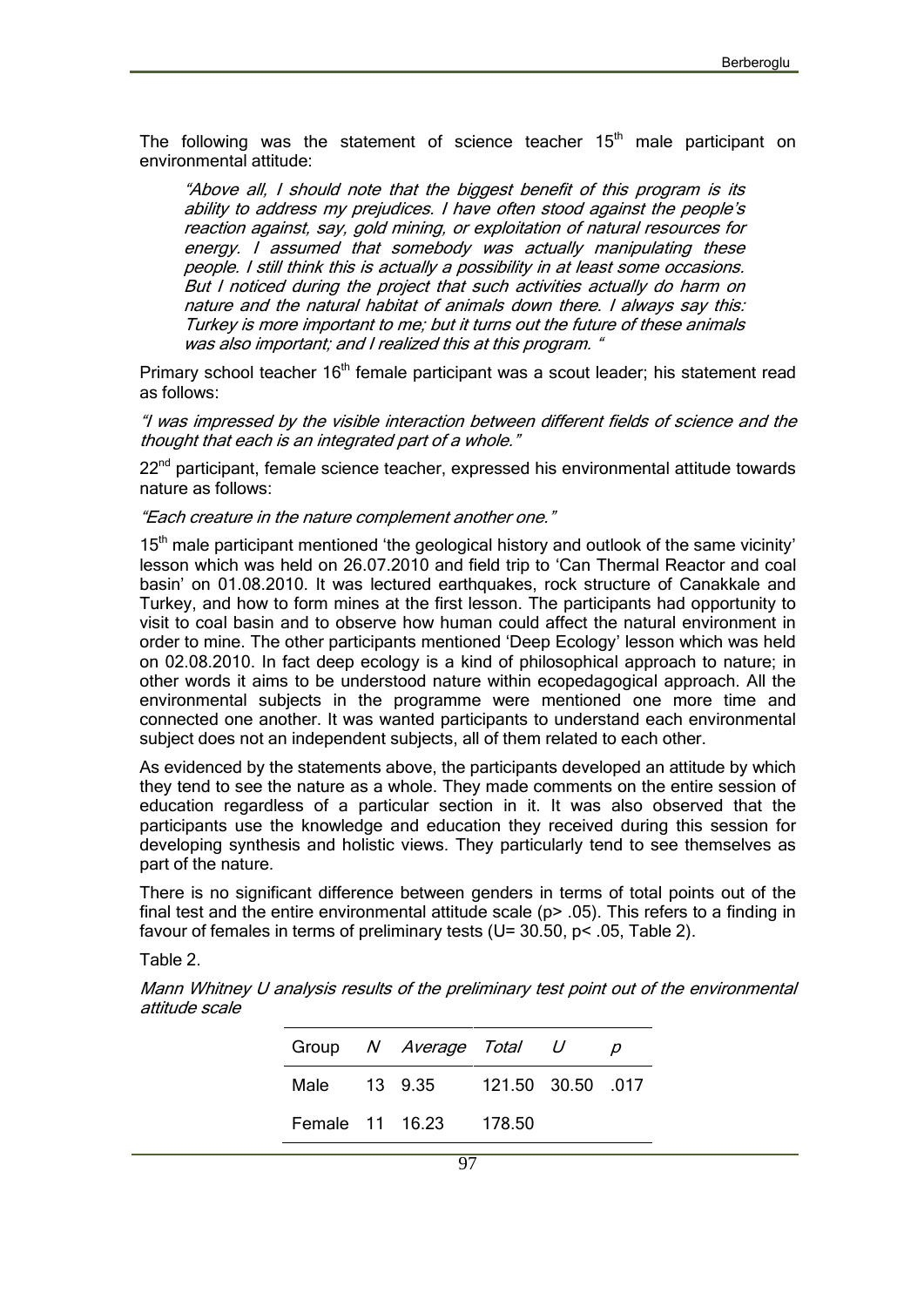It is concluded that the implemented education has been far more influential upon male participants in changing their environmental attitudes considering that there is no significant difference in favour female participants in the posttest and the above statements.

#### **Discussion, Conclusion and Suggestions**

A review of the quantitative and qualitative data reveals that the education has been influential in changing the attitudes of the participants towards the natural environment in a positive manner (Table 1). It was concluded that the education has been more influential upon the male participants in changing their environmental attitudes considering that there is significant difference for the female participants in the environmental attitude scale while there is no significant difference at the posttest and the content analysis includes stronger attitudinal statements made by male participants. (Table 2). There are empirical findings suggesting that the participants' views on nature have been changed as favourable subsequent to the ecopedagogy based education intended for in-service teachers (Keleş et al., 2010; Okur-Berberoğlu & Uygun, 2013b, Yalçın & Okur, 2014). The difference between this study and these three researches was that they followed up the participants so they could examine the long term impacts of the education programmes. The other important point was research design. The participants of this study were organised according to one group; control group was not used however Okur-Berberoğlu and Uygun (2013) used pretest posttest-control group (PPC) design. PPC is a very powerful design in order to determine the impact of independent variable on dependent variable (Büyüköztürk, 2007). The other research found favourable attitude change however if they used control groups their results would be more reliable. This study has remarkable findings in terms of professional development of in-service teachers about environmental subjects although it has some limitations such us not to have control group and following up process. This study also helps to fill the gap which Misiaszek (2011) mentioned ecopedagogy education of the in-service teachers. The education programme which was given at Annex 2 might be repeated in another study, be used PPC, and carried out following up process.

The other important point is how to done following up process. Keleş et al., (2010) followed up the participants after 3 months while Yalçın and Okur (2014), Okur- Berberoğlu and Uygun (2013b) followed up the participants after 6 months. This process included all group. The in-service teachers who joined TUBITAK projects came from all over Turkey so it was difficult to follow up all group members one by one but it is believed that project teams should start to individual following up process. Brymer and Davis (2012) point out that there are no 'one size fits all' programme design. Individuals might reflect same output at different time scale or different outputs at the same time. Human is social existence. It has not been known what the impacts of community of practice, social interactions at professional and social lives or environmental problems that in-service teachers witnessed on their acquisitions. It is needed less project participants and longer following up time (1 year or 3 years). It might be determined as more reliable common impacts of the projects on public or the impact of the educations on in-service teachers' professional lives. It has not been seen yet these kind of researches.

Turner (2011) used community of practice with students at her research though she did not follow up the students. Turner's results and this research's results are consistent. Some theme in Turner's research were also mentioned by the participants of this research. For example 11 coded participant mentioned 'empathy', 23 coded participant mentioned 'mutuality and equality', 10 coded participant mentioned 'agency', 1 and 11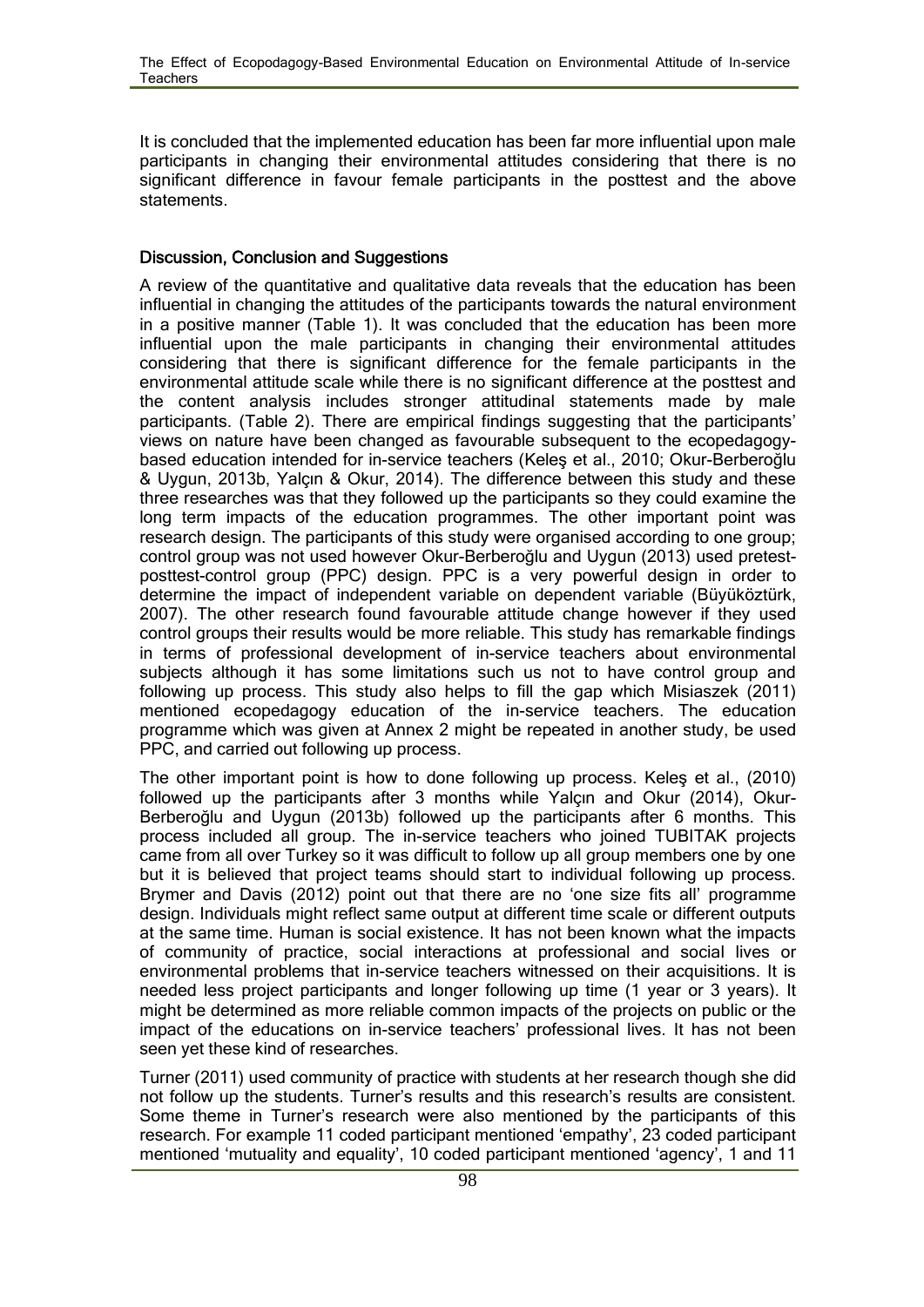coded participants mentioned 'perspective'. On the other hand Turner's programme were mostly based on the social sciences while the programme of this research was based on the natural sciences. Gadotti (2008) suggests to use both sciences while designing ecopedagogy-based programmes. However he emphasizes that the programme should be mostly based on the social sciences because valuable outputs might be had by ignoring positivist-reductionist approach of natural sciences. This is controversial. As seen this research, there were favourable outputs though the programme was mostly based on the natural sciences' subjects. The other important point is the application process of the programme. Turner lectured all the subjects herself in her programme while each specialist lectured own subject in this research. The researcher was also a facilitator in this research. Turner focused on the indoor activities, I focused on the outdoor activities. The other important point is the programme time. The TUBITAK projects were about for 10 days while Turner's programme was for 14 weeks. Turner might not need to follow up the students because of this long period. An ecopedagogy-based education programme intended for in-service teachers for 14 weeks might be carried out in further researches.

There has been a problem at professional development of in-service teachers about environmental education as said Oğurlu et al. (2013). The content analysis on the environmental attitude reveals that holistic perspective was made possible by the education. The views by participants no 9, 11, 15 and 23 particularly confirmed that some progress was made with respect to development of environmental attitude. 9 coded male participant majored in physics and currently has been working as a teacher of science and technology. He noted that they have been trying to explain everything by formula and equations in physics education, adding that he realized at the education that there were a lot of variables that required something greater than equations and formulae. This is further testified by a statement that participant no 11, male a math teacher, made. McCallum (2008) recalls that reliance on a positivist approach to explain the universe via equations in the history of science has negatively affected the integrity of the nature. In other words, one single event may lead to several conclusions or vice versa. To this end, participant no 15 noted that he realized complex relationship between industry and ecology in the education. Currently, ecology and industry are seen as opposing phenomena. However, they should actually be considered as complementing each other (Goleman, 2010; Kahn, 2010). Kahn (2010) stresses the salience of education and education for achievement of sustainable development. In short, eco-pedagogical perspective gains prominence for better preservation of natural resources for future generations.

While human beings tend to be more interested in issues directly concerning their lives because of their selfish nature (Hadlock & Beckwith, 2002), the indirect impacts also require greater attention considering that holistic approach needs to be developed. This applies to case of biological diversity (Lummis, 2002) as it is essential to have a basic comprehension of the species in the world and what they mean to the human life (McCallum, 2008). The principle of preservation of biological diversity is adopted at the 1992 Rio Summit; however, its full implementation became possible only in 2010. It is not certain how many species have become extinct during this period and how this process of extinction has affected human life (CBD, 2010b). The time runs out as said  $9<sup>th</sup>$ , 11<sup>th</sup>, 15<sup>th</sup>, and 16<sup>th</sup> participants, it is obvious that favourable environmental attitude and holistic perspective should be created and considered together to address not just for biodiversity but also to address different subjects such as water resource, geographical structure, culture, tourism because all these subjects are within the principles of the ecopedagogy (Lummis, 2002)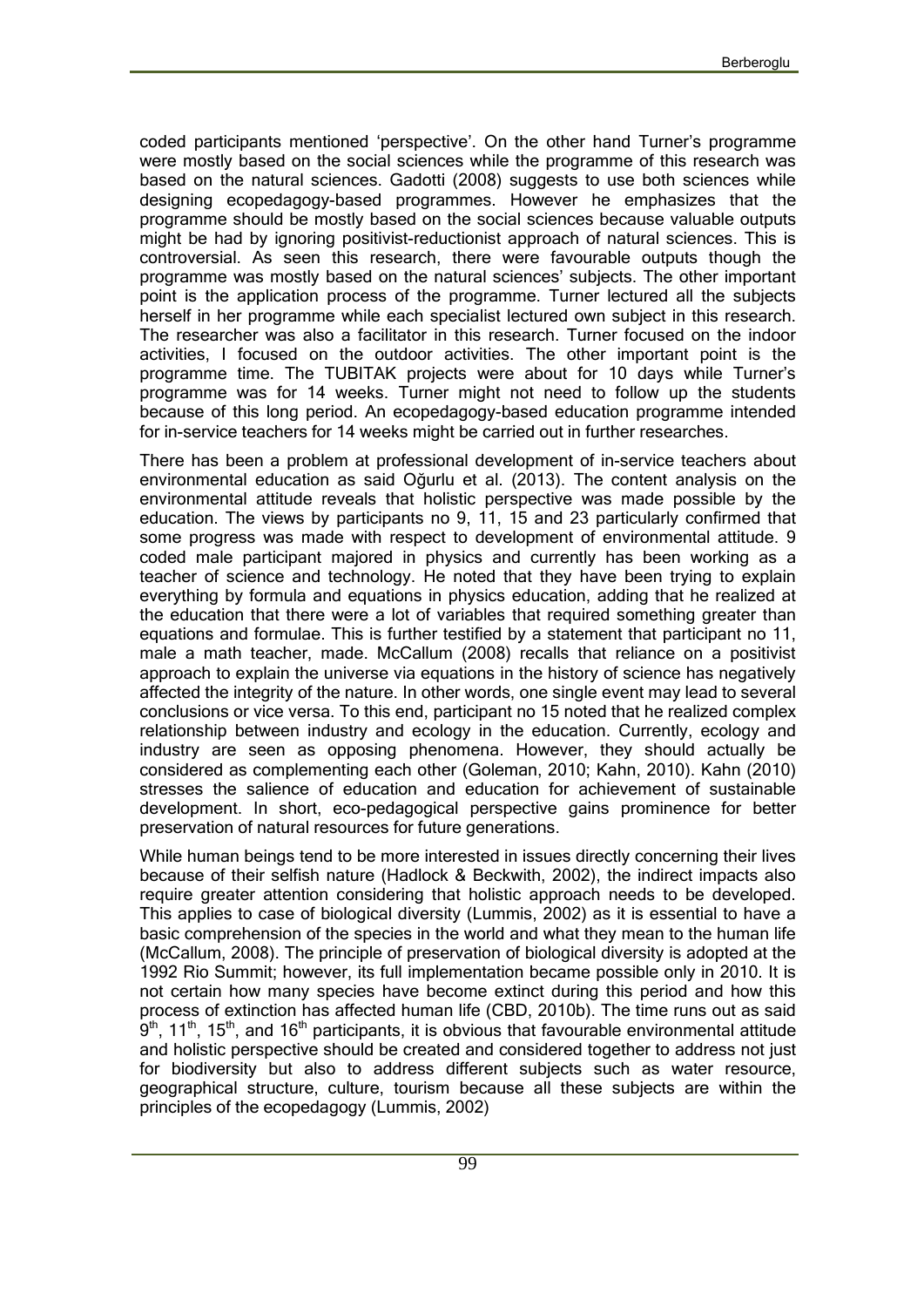The United Nations declared 2010 as the year of biological diversity (CBD, 2010a). The growing industrial and human pressure amounted to a level to threaten the lives of other creates (Çepel, 2008, Öztunalı- Kayır, 2003). For this reason, biological diversity was stressed by a motto reading "biological diversity is life itself and the life is biological diversity" (CBD, 2010a). At a meeting held in Nagoya of Japan, the delegates from 193 countries agreed on a road map to protect the biological diversity in the land and sea ecosystems (CBD, 2010b). Turkey holds a special place in terms of efforts over the matter given its rich biological diversity (Çepel, 2008). Under the current conditions, Turkey has a lot to lose unless proper measures are taken. For this reason, different education programs should be drafted to pay attention and preserve local biological diversities.

There were 21 different environmental subjects in this study. It was impossible to explain everything about environmental subjects within just for 10 days education programme. Different education programmes might be designed for each environmental subject as seen biodiversity. Yalçın and Okur (2014) carried out a study related to electromagnetic area (EMA) awareness within a TUBITAK project. However EMA subject was only one of the environmental subjects in the programme. They did not design a specific education programme about EMA. It has not been seen yet a specific education programme related to any environmental subject. Different specific education programmes might be designed related to EMA, biodiversity, ecotourism etc and TUBITAK might start to finance these kinds of programmes.

It cannot be reached enough projects outputs although TUBITAK has been financing environmental education programmes since 1999 (Erentay & Erdoğan, 2009). TUBITAK did not open own archive even it was applied personally. The lack of academic outputs of the projects has been causing educational and economic deficits. It is possible to design more effective education programmes, to have different outputs or to use different learning/teaching models if project teams share their findings. It was not known which programmes or models were using, what their contents were, which outputs they succeed. It was known that hundreds of projects were financed since 1999. It is so difficult to say something within considering just 7 researches. The other significant point is that there are more academic outputs of environmental education programmes intended for children. Is it ignored professional development of in-service teachers? The other important problem is the economic side of the projects. Average budget of each project is 30,000 TL (Okur- Berberoğlu & Uygun, 2013a). It is known that how project team uses this money but also it is important to know publicly what happened at the end of the project in order to use Turkey's budget effectively.

Projects teams should consider some important points while designing a programme. For example some research (Csobod, 2002; Fien& Maclean, 2000; Fien& Rawling, 1996) said that teachers would like to be in the developing process of the programme. It has not been seen yet a programme which is developed with in-service teachers. It is a big deficient for Turkey and it should be researched.

It is also possible to compare working years or disciplines of the teachers. Oğurlu et al., (2013) just considered geography teachers in their study. It was not also consider disciplines of the in-service teachers in this study. It was enough to have in-service teachers as participants for the project director. It might be compared working years or disciplines of the in-service teachers in further researches.

Some studies on ecology found significant differences between genders (Kellstedt et al., 2008; Mostafa, 2007; Stern, 2000; Tikka et al., 2000) whereas some did not (Yalçın-Özdilek et al., 2006; Fernandez Lo Faso et al., 2006). Ecopedagogy-based educations in Turkey appeared to have ignored the gender variable in the sessions. This study did not find any significant difference between genders. However there was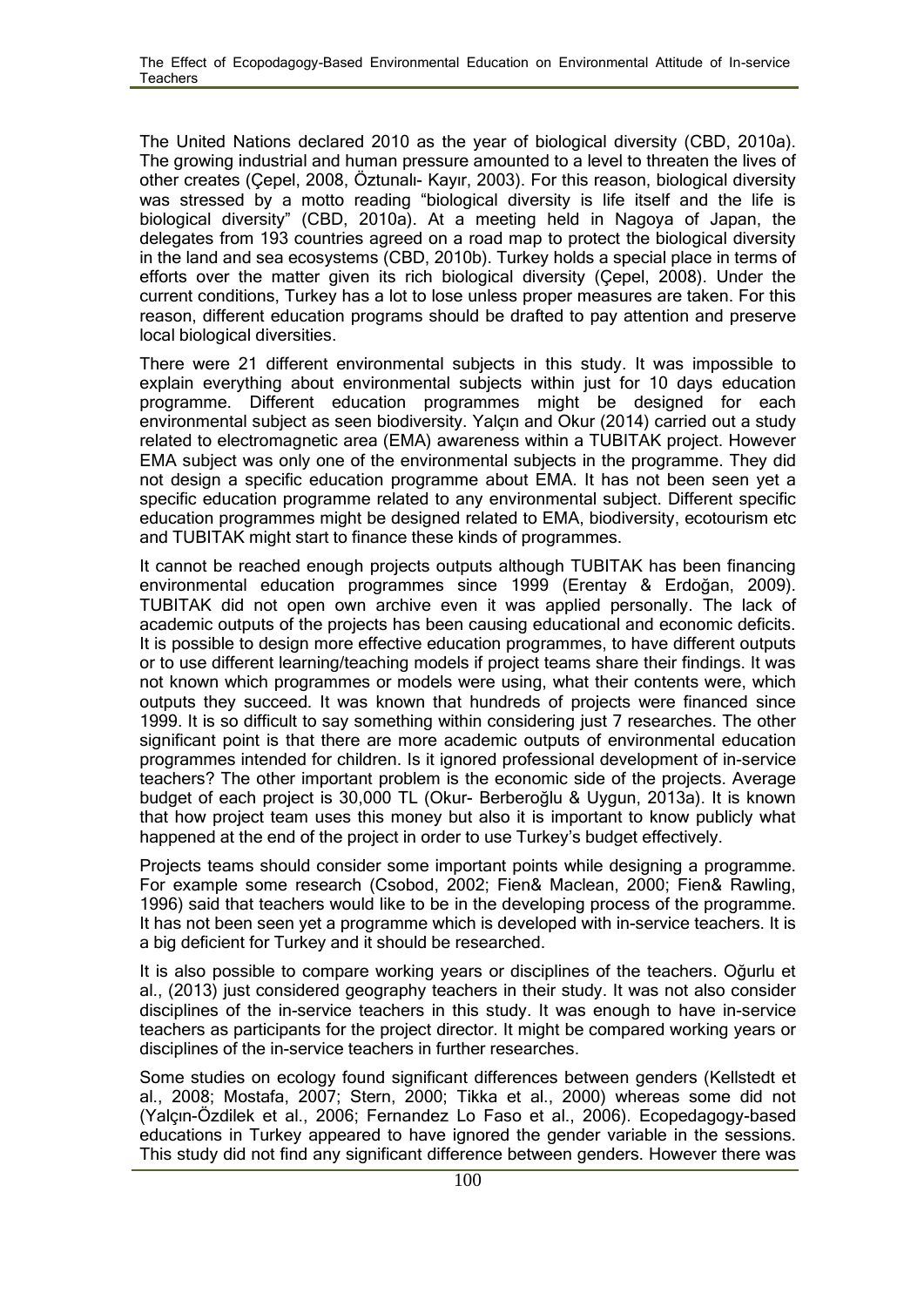a significant difference in favour of females at pretest but there was not any difference at the posttest. It was evaluated that the males rank orders increased at posttest so the programme might be more effective on males than females. The gender variable should be analysed in order to develop effective education programmes. Fox-Keller (1983) notes that women were more interested in ecology, suggesting that their environmental attitudes were more constructive and attentive (in Bowen and Roth, 2007). The primary reason for this difference was reported as their ability to become more emphatic, meaning that they thought as if they were a living organism (in Bowen and Roth, 2007). Participant no 23 recalled that her affection with the nature my stem from the inherent feeling of motherhood. On the other hand Okur et al., (2013) said that nature intelligence might be use to predict environmental attitude. The nature intelligence level of in-service teachers might be considered at participants' selection in any further research. It might be examined correlation between environmental attitude and multiple intelligence. Whether there could be differences between genders in regards to love for nature should be taken into consideration. Kellstedt et al. (2008), in their model on global warming, introduced two separate settings, one on males and the other on females. They did so because of the possibility that their model could be affected given that the females were more sensitive towards the nature. Particular attention could be paid to create gender-based ecology educations.

Actually ecopedagogy consider environmental education with holistic perspective as all humans. (Kahn, 2008). The important point here is sustainable development and social transformation. On the other hand human should limit consumption behaviour for sustainable development. Due to increasing consumerism, people tend to spend and consume more regardless of whether they actually need to do so (Aracıoğlu & Tatlıdil, 2009). However, they barely think over what raw materials have been used during the making of these goods and commodities and how nature has been affected by production process (Goleman, 2010). Goleman (2010) recalled that what needed to be done in order to minimize the damage is to purchase ecological products. It was also stressed that ecological items were more expensive than others (Aracıoğlu & Tatlıdil, 2009). Goleman (2010) underlined that even though ecological products were more expensive, the producers would market more ecological products if the consumers tended to buy these products, leading to harmonization with nature. As a result, industrial production would not do any harm to nature. In this way social transformation will happen. Social transformation is not easy and short process. The impression that one can never achieve something significant if he or she acts alone may raise despair and hopelessness. Participant no 23, a biology teacher, identifies himself as a small fish, implying that maybe small fishes come together to do something. This is a very constructive thought as an outcome of the education given that like any other educations (Kıncal, 2006), the ecopedagogy-based education seeks to create a change on behaviours (Barr & Gilg, 2007; Kaiser vd., 1999). Concrete results in this respect will become possible in case of changes in individual attitudes regardless of offering academic education sessions. Ecologically speaking, for concrete changes, the national policies should also be subjected to a through process of change. In this way, more effective results are attained. The most suitable example of this was the decision by the Italian government. Considering that use of plastic bag was so frequent in the country, the central government introduced a ban on its use effective by start of 2011; the supermarkets now sell cloth bags for shoppers (Euractiv, 2011).

In fact, ecology can be considered as a quadratic or cubic equation. The value to be attributed to the variables in the equation can change the values on the other side of the equation. This means that n<sup>®</sup> combination is possible. It is believed that the optimal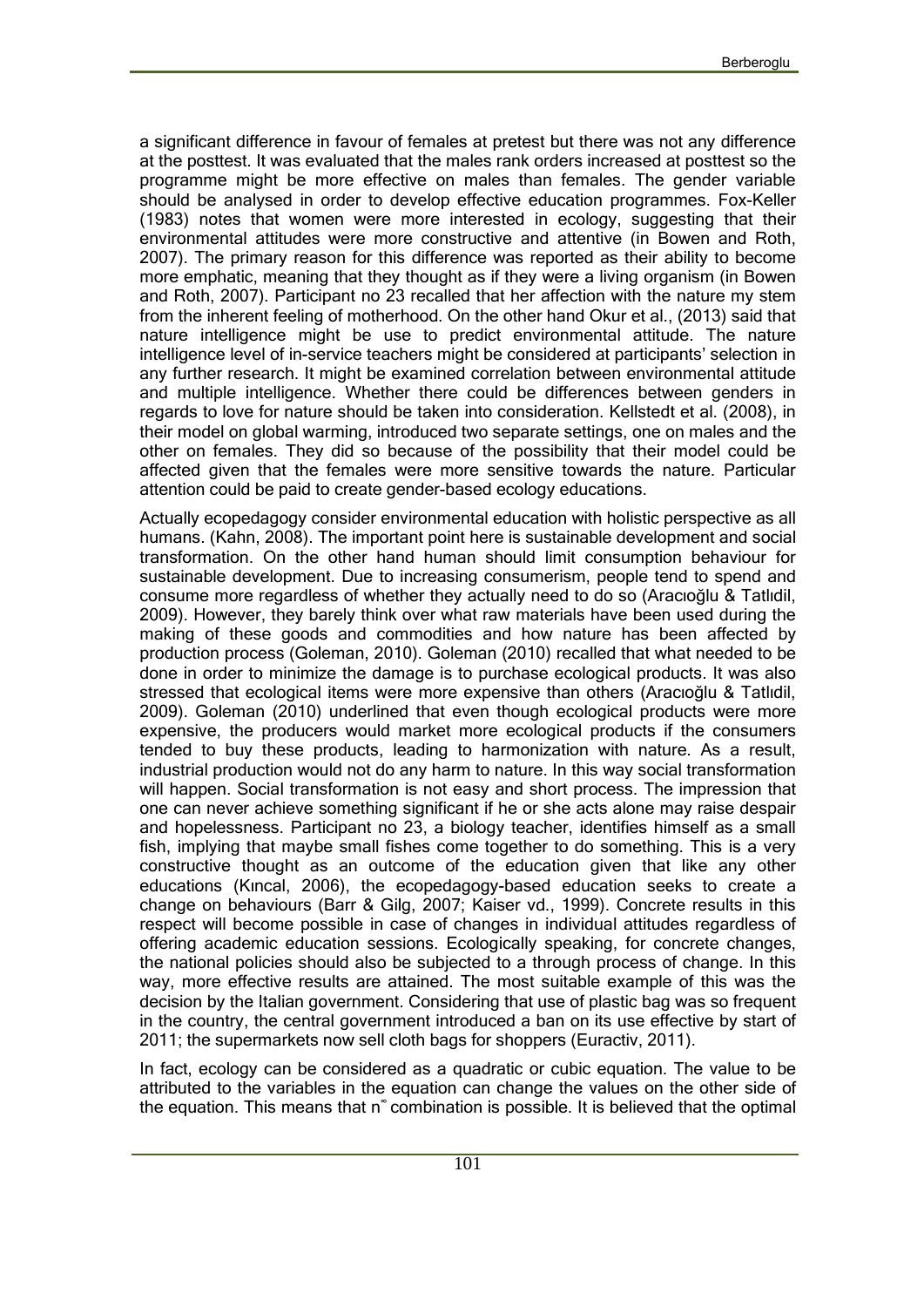level of the equations is achieved by compliance with the world convention and respect for the human beings as well as the nature.

**. . .**

#### **References**

Akşit, S., Akşit, F. & Kayacılar, C. (2012). Geography teaching: Without Walls. Procedia, Social and Behavioural Science, 46 (2012), 4487- 4492. Retrieved October 2014, http://ac.elscdn.com/S1877042812020186/1-s2.0-S1877042812020186-main.pdf?\_tid=82155d82- 5633-11e4-aafa-

00000aacb360&acdnat=1413574175\_88313e740642dc33944280348bd6f0bd

- Antunes, A. & Gadotti, M. (2009). Eco-pedagogy as the appropriate pedagogy to the earth charter process. The Earth Charter in Action, Part IV: Democracy, Nonviolence and Peace. Retrieved February 2011, http://www.earthcharterinaction.org/invent/images/uploads/ENG-Antunes.pdf
- Aracıoğlu, B., & Talıdil, R. (2009). Tüketicilerin satın alma davranışında çevre bilincinin etkileri. *Ege Akademik Bakış*, 9 (2), 435- 461, Retrieved December 2010, http://eab.ege.edu.tr/pdf/9\_2/C9-S2-M5.pdf
- Barr, S. & Gilg, A. W. (2007). A conceptual framework for understanding and analyzing attitudes towards environmental behaviour. *Swedish Society for Anthropology and Geography*, 89 (4), 361-379. Retrieved March 2011, http://onlinelibrary.wiley.com/doi/10.1111/j.1468-0467.2007.00266.x/pdf
- Baran, B. (2006). Knowledge management and online communities of practice in teacher education . *The Turkish Online Journal of Educational Technology*, 5 (3), 1303-6521. Retrieved February 2011, http://www.tojet.net/articles/533.pdf
- Barker, M.& Rogers, L. (2004). In, about, for: Exploring the foundations of environmental education. *Set*, 2, 15- 18. ISSN 0110-6376.
- Baş, T., & Akturan, U. (2008). *Nitel araştırma yöntemleri*. Ankara: Seçkin Yayıncılık.
- Bogner, F. X. & Wiseman, M. (2006). Adolescent' attitudes towards nature and environment: quantifying the 2-MEV model. *The Environmentalist*, 26, 247-254. Retrieved March 2011, http://www.springerlink.com/content/09n6k758wv264111/fulltext.pdf
- Bowen, G. M. & Roth, W. M. (2007). The practice of field ecology: ınsights for science education. *Res Sci Educ* (2007) 37, 171–187.
- Brymer, E. & Davids, K. (2012). Ecological dynamics as a theoretical framework for development of sustainable behaviours towards the environment. *Environmental Education Research*, 19 (1), 45- 63. Retrieved October 2012, http://dx.doi.org/10.1080/13504622.2012.677416
- Büyüköztürk, Ş. (2007). *Sosyal bilimler için veri analizi el kitabı*. Ankara: Pegem A Yayıncılık.
- Convention of Biological Diversity (CBD) (2010a). Retrieved November 2010, http://www.cbd.int/2010/about/
- Convention of Biological Diversity (CBD) (2010b). Press release. Retrieved October 2010, http://www.cbd.int/doc/press/2010/pr-2010-10-29-cop-10-en.pdf
- Chenoweth, J., Wehrmeyer, W., Lipchin, C., Smith, J. & Gazit, T. (2007). A comparison of environmental visions of university students in Israel and Paletsine. *Futures*, 39 (6), 685–703, Retrieved december 2010, http://www.sciencedirect.com/science?\_ob=PublicationURL&\_tockey=%23TOC%2358 05%232007%23999609993%23649961%23FLA%23&\_cdi=5805&\_pubType=J&\_auth =y&\_acct=C000046699&\_version=1&\_urlVersion=0&\_userid=867440&md5=33d8300fe d7839c7c627a32346b372e7
- Csobod, E. (2002). Hungary an education ınitiative for a sustainable future. In Daniella Tilbury, Robert B. Stevenson, John Fien, Danie Schreuder (Ed.), Education and sustainability responding to the global challenge (p. 99-106). Retrieved October 2013, http://www.ibcperu.org/doc/isis/13028.pdf
- Çepel, N. (2008). *Ekolojik sorunlar ve çözümleri* (3. Baskı). Ankara: TÜBİTAK Popüler Bilim Kitapları.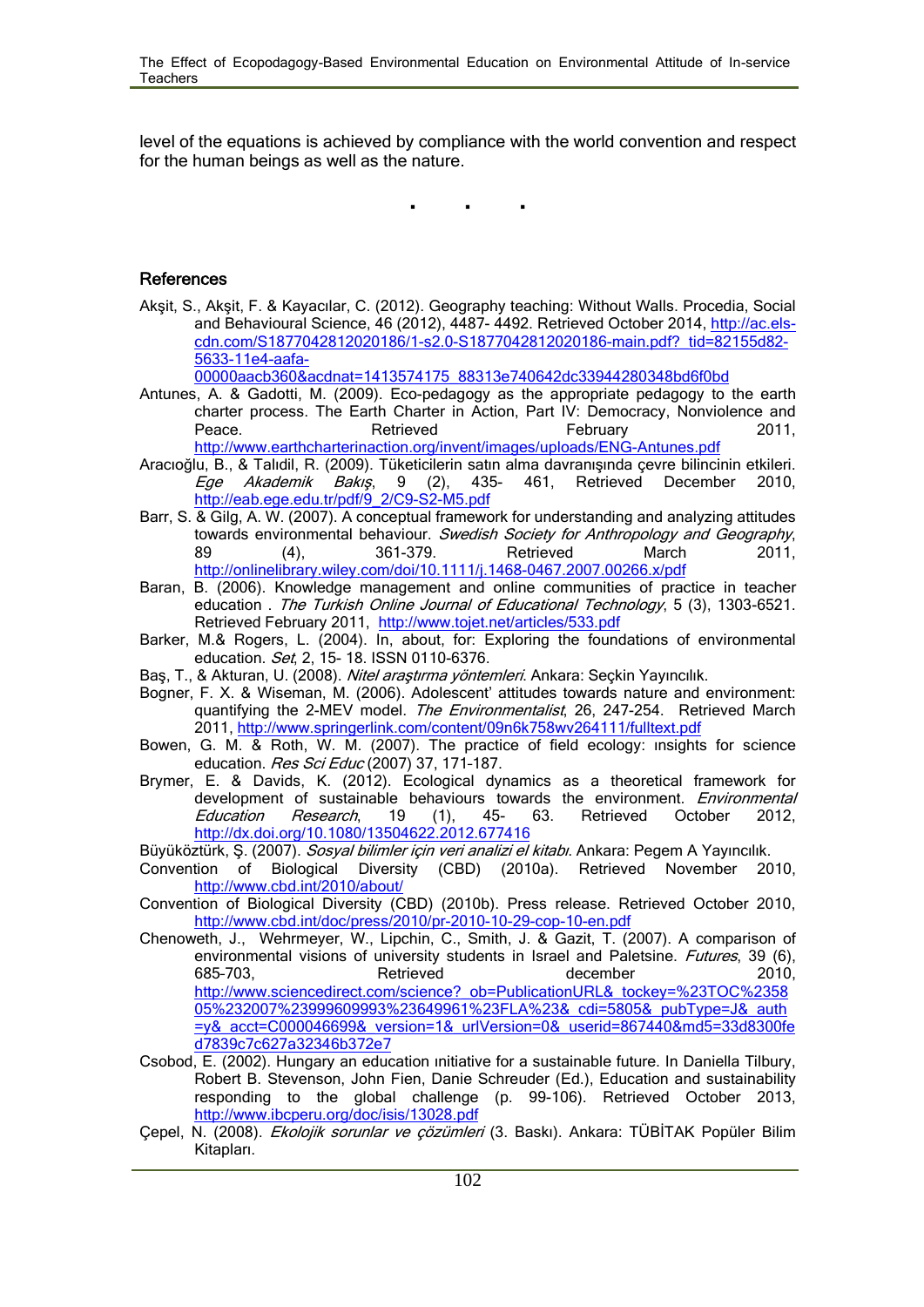- Çınar, D., Doğu, S., & Meydan, A. (2008). Sınıf öğretmeni adaylarının çevreye karşı tutumları. VII. Ulusal Sınıf Öğretmenliği Eğitimi Sempozyumu (2-4 Mayıs), Nobel Yayın Dağıtım, Ankara.
- Davis, R. (2013). A place for ecopedagogy in community literacy. *Community Literacy Journal*, 7(2), 77-91.de Wet, B. (2007). *Influence of wilderness experince on the adoption of environmentally responsible behaviour*. Yüksek Lisans Tezi, Stellenbosch University, 2007. **Retrieved** December 2010, https://scholar.sun.ac.za/bitstream/handle/10019.1/3018/DeWet,%20B.pdf?sequence=  $\frac{1}{2}$  and  $\frac{1}{2}$
- Demirel, Ö. (2005). *Eğitimde program geliştirme*. Ankara: PegemA Yayıncılık.
- Dori, Y. J., & Tall, R. T. (2000). Formal and ınformal collaborative projects: engaging in ındustry with environmental awareness. *Science Education*, 84 (1), 95- 113. Retrieved December 2010, http://onlinelibrary.wiley.com/doi/10.1002/(SICI)1098-237X(200001)84:1%3C95::AID-SCE7%3E3.0.CO;2-W/pdf
- Erentay, N. & Erdoğan, M. (2009). *22 adımda doğa eğitimi*. Ankara: ODTÜ Yayıncılık.
- Eryaman, M. Y., Yalçın- Özdilek, Ş., Okur, E., Çetinkaya, Z., & Uygun, S. (2010). A participatory action research study of nature education in nature: Towards community-based eco pedagogy. *International Journal of Progressive Education*, 6 (3), 26-37.
- Euractive (2010). İtalya'daki plastik poşet yasağına farklı tepkiler var. Retrieved February 2011, http://www.euractiv.com.tr/cevre/article/italyadaki-plastik-poet-yasana-farkl-tepkiler-var- 014572
- Fernandez Lo Faso R. P., Gemio R. V., Garcia J. C. E., Ceballas- Zuniga E. G., Bueno C. and Gallardo J. M. (2006). Tench, Tinca tinca (L.), fish farms as a tool for enviromental education. *Aquaculture International*, 14, 209- 218.
- Fien, J. & Mclean, R. (2000). Teacher education for sustainability. II. two teacher education projects from asia and the pasific. *Journal of Science and Technology Education*, 9 (1), 37-48. Retrieved February 2012, http://www.springerlink.com.ezproxy.waikato.ac.nz/content/k1rj633085208l50/fulltext.pd f i
- Fien, J. & Rowling, R. (1996). Reflective practice: A case study of professional development for environmental education. *Journal of Environmental Education*, 27 (3), 11-20. Retrieved February 2012,

http://web.ebscohost.com.ezproxy.waikato.ac.nz/ehost/detail?sid=77a9f14a-4920- 4e0b-83a4-

8d1e7b726bd8%40sessionmgr110&vid=1&hid=106&bdata=JnNpdGU9ZWhvc3QtbGl2 ZQ%3d %3d#db=pbh&AN=9606156946&anchor=toc

- Gadotti, M. (2008). Education for sustainability: a critical contribution to the decade of education for sustainable development. Green Theory & Praxis: The Journal of Ecopedagogy, 4 (1), 15-64. doi: 10.3903/gtp.2008.1.3
- Goleman, D. (2010). *Ekolojik zeka*. (Çev: Seda Toksoy). İstanbul: Optimist Yayınları.
- Gökçe, N., Erdoğan, K., Aktay, S., & Özden M. (2007). Elementary students' attitudes towards environ- ment. *Elementary Education Online*, 6 (3), 452- 468.
- Güler, T. (2009). Ekoloji temelli bir çevre eğitiminin öğretmenlerin çevre eğitimine karşı görüşlerine etkileri. *Eğitim ve Bilim*, 34 (151), 30-43. Retrieved December 2010, http://egitimvebilim.ted.org.tr/index.php/EB/issue/view/31/showToc
- Hadlock, T. D. & Beckwith, J. A. (2002). Recommendations to improve recovery of endangered species in the United States. *Human Dimension of Wildlife*, 7(1), 37- 53.
- Huck, S. W. (2004). *Reading statistics and research* (4. Edition). USA: Publisher, Allyn&Bacon Inc.
- Hung, R. (2014). In search of ecopedagogy: Emplacing nature in the light of proust and thoreau, Educational Philosophy and Theory: Incorporating ACCESS, 46 (13), 1387-1401, DOI: 10.1080/00131857.2014.914874
- İstanbullu, R. A. (2008). *Investigation of environmentally literacy of sixth grades at a private school*. Matser of Science Thesis, METU. YÖK Thesis Research.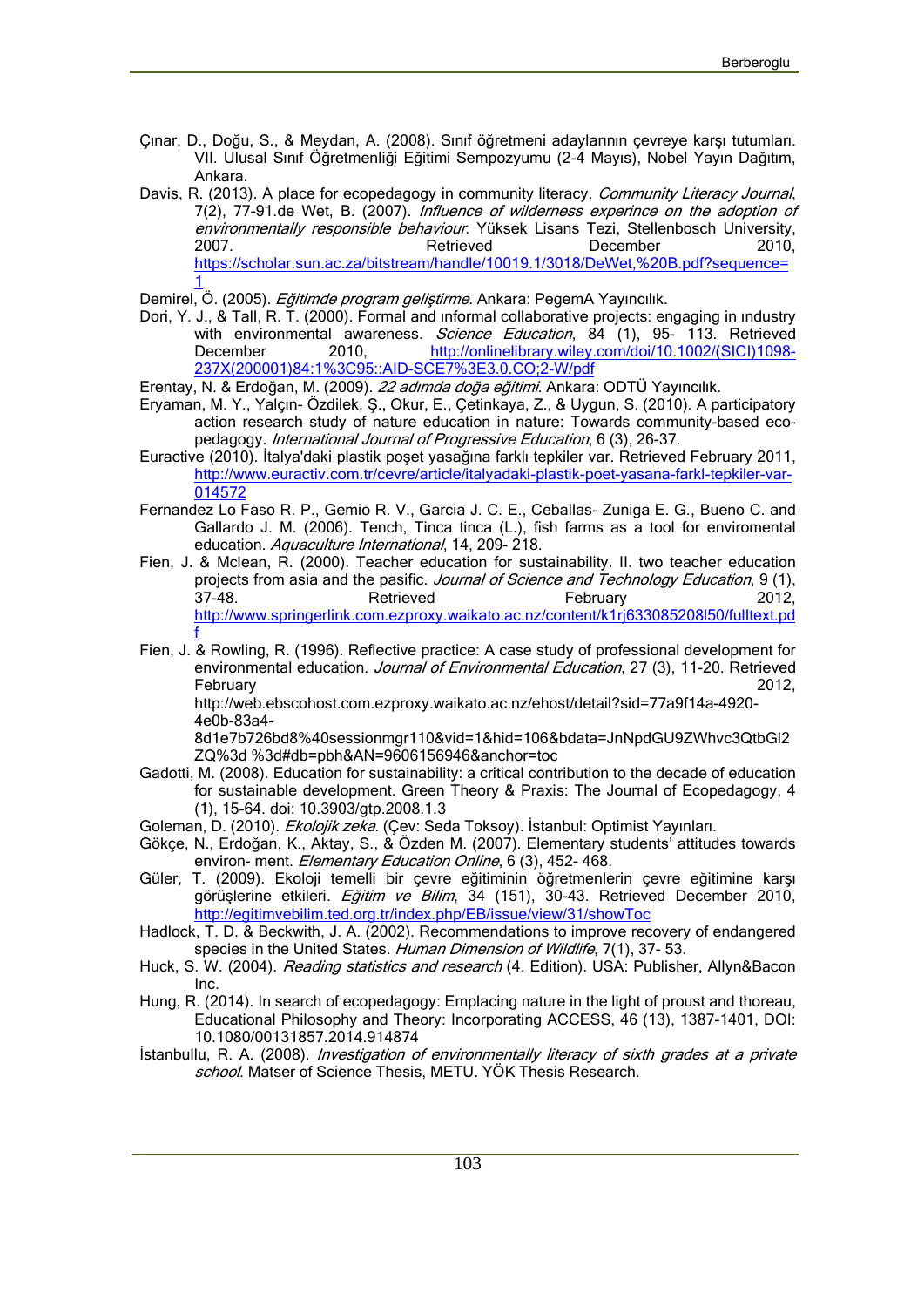- Johnson, C. M. (2001). A survey of current research on online communities of practice. *Internet and Higher Education*, 4 (2001) 45–60. Retrieved February 2011, http://www.sciencedirect.com/science?\_ob=MImg&\_imagekey=B6W4X-44BMD1R-4 1&\_cdi=6554&\_user=867440&\_pii=S1096751601000471&\_origin=search&\_coverDate =01%2F01%2F2001&\_sk=999959998&view=c&wchp=dGLzVzzzSkzS&md5=1c2a8d1f 3a5f73d63810aa94922b8177&ie=/sdarticle.pdf
- Kahn, R. (2008). Introduction and genral principles of ecopedagogy. Green Theory and Praxis: The Journal of Ecopedagogy, 4 (1), i-v. http://www.criticalanimalstudies.org/wp content/uploads/2012/11/Vol-4-Issue-1-2008.pdf, 15/01/2015
- Kahn, R., (2010). *Critical pedagogy, ecoliteracy, & planetary crisis*. New York: Peter Lang Publishing, Inc.
- Kaiser, F. G., Wölfing, S.& Fujrer, U. (1999). Environmental attitudes and ecological behaviour. *Journal of Environmental Psychology*,19, 1-19.
- Kıncal, Y. R. (2006). *Eğitim bilimine giriş*. Ankara: Nobel Yayınevi.
- Keleş, Ö., Uzun, N., & Varnacı-Uzun, F. (2010). Öğretmen adaylarının çevre bilinci, çevresel tutum, düşünce ve davranışlarının doğa eğitimi projesine bağlı değişimi ve kalıcılığının değerlendirilmesi. *Elektronik Sosyal Bilimler Dergisi*, 9 (32),384-401. Retrieved December 2010, http://www.naimuzun.com/yayinlar/kelesuzunuzun.pdf
- Kellstedt, P. M., Zahran, S. & Vedlitz, A. (2008) Personal efficacy, the ınformation environment, and attitudes toward global warming and climate change in the united states. *Risk Analysis*, 28 (1), 113-126.
- Lucksinger, A. (2014). Ecopedagogy, cultivating environmental consciousness through sense of place in literature. Pedagogy, 14 (2), 355-369. http://muse.jhu.edu.ezproxy.waikato.ac.nz/journals/pedagogy/v014/14.2.lucksinger.pdf
- Lummis, G. (2002). Globalisation : building a partnership ethic for an ecopedagogy in Western Australia. Australian Journal of Teacher Education, 27 (1), 9-18; May 2002. http://search.informit.com.au.ezproxy.waikato.ac.nz/fullText;dn=125199;res=AEIPT> ISSN: 0313-5373.

McCallum, I. (2008). *Ecological intelligence*. Colorado: Fulcrum Publishing.

- McNaughton, M. J. (2010). Educational drama in education for sustainable development: ecopedagogy in action. Pedagogy, Culture & Society, 18(3), 289-308. doi:10.1080/14681366.2010.505460
- McNeil, J. D. (1996). *Curriculum: A comprehensive introduction* (5. Edition). New York: HarperCollins College Publishers.
- Miller, T. J. (2008). *The Alaska factor: Outdoor education program design in Alaska*. Master Thesis, University of Alaska Anchorage, 2008) (UMI No. 1462934).
- Misiaszek, G. W. (2011). Ecopedagogy in the age of globalization: Educators' perspectives of environmental education programs in the americas which incorporate social justice models (Order No. 3483199). Available from ProQuest Central. (900574926). Retrieved from

http://ezproxy.waikato.ac.nz/login?url=http://search.proquest.com/docview/900574926? accountid=17287

- Mitchell, W. (2008). *The changing climate of outdoor education in the Quebec Cegep System*. Master of Education Thesis, Lakehead University, Ontario, Canada.
- Monani, S. (2009). A Conversation with Julian Agyeman about Just Sustainability and its Overlap with Ecopedagogy. Green Theory &Praxis: The Journal of Ecopedagogy, 5(1), 51-68.

http://cupola.gettysburg.edu/cgi/viewcontent.cgi?article=1000&context=esfac&seiredir=1&referer=http%3A%2F%2Fscholar.google.co.nz%2Fscholar%3Fstart%3D10%2 6q%3D%2522ecopedagogy%2522%26hl%3Den%26as\_sdt%3D0%2C5#search=%22e copedagogy%22

Morgan, C. T. (1989). *Psikolojiye giriş* (7. Baskı). Ankara: METEKSAN Yayıncılık.

- Morgan, S. P., Hamilton, S. P., Bentley, M. L., Myrie, S. (2009) Environmental education in botanic gardens: exploring Brooklyn botanic garden's project green reach. *The Journal of Environmnetal Education*, 40 (4), 35- 52. Retrieved April 2013, http://web.utk.edu/~mbentle1/Prj%20GreenReach%20JEE%20Summ09.pdf
- Mostafa, M. M. (2007) Gender differences in Egyptian consumers' gren purchase behaviour: the effects of environmental knowledge, concern and attitude. *International Journal of Consumer Studies*, 31, 220-229.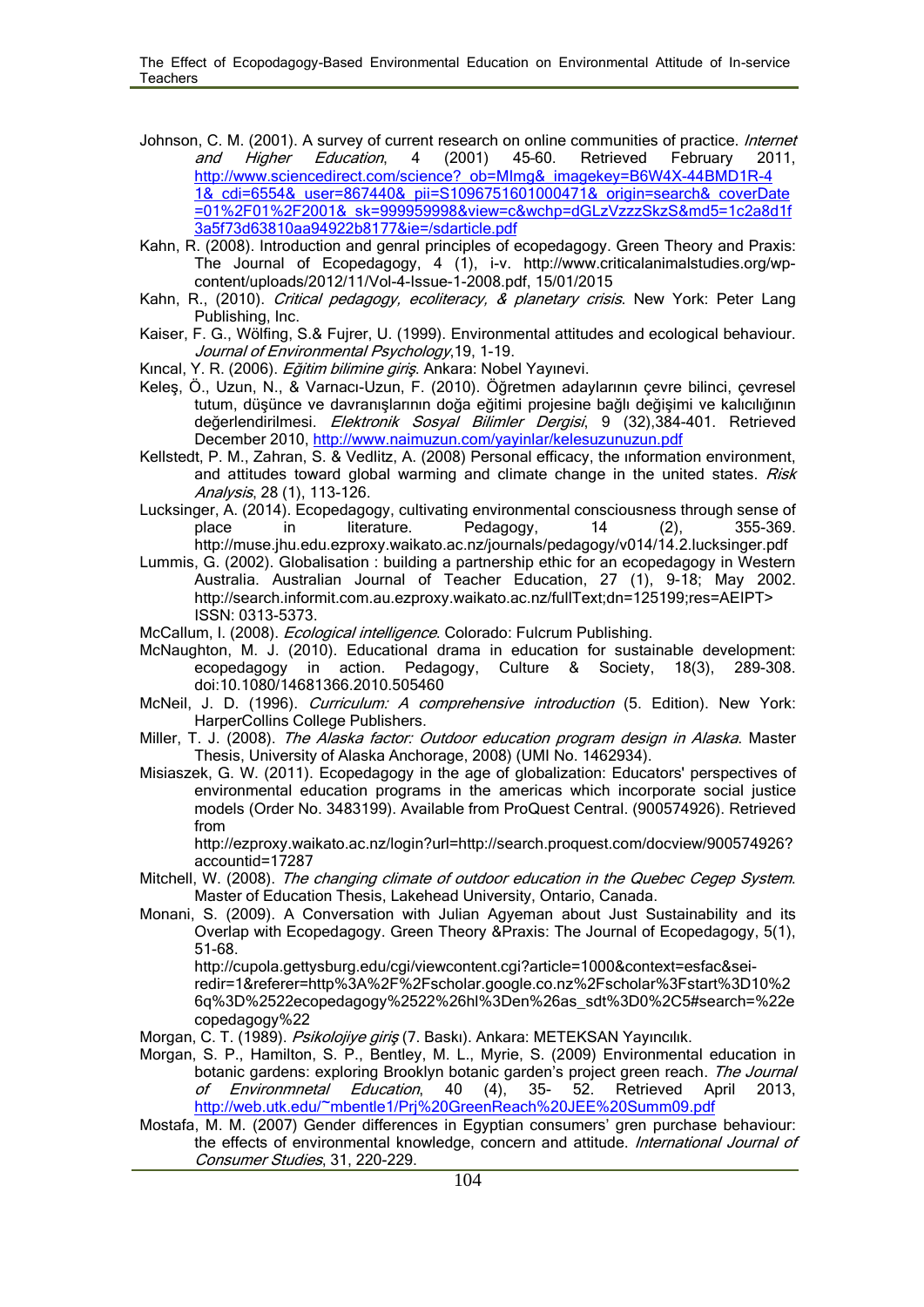Oğurlu, İ., Alkan, H., Ünal, Y., Ersın, M. Ö. & Bayrak, H. (2013). Contributions of environment and nature education to geography education: IDE projects case study / Çevre ve doğa eğitimlerinin coğrafya eğitimine katkıları: IDE projeleri örneği. 3rd International Geography Symposium - GEOMED 2013 Symposium Procedingsö 498- 508. Retrieved October 2014, http://web.deu.edu.tr/geomed/proceedings/download/048\_GeoMed\_2013\_Proceedings

\_498-508.pdf Okur, E., & Yalçın- Özdilek, Ş. (2008). Çanakkale Onsekiz Mart Üniversitesi Eğitim Fakültesi öğrenci- lerinin çevrelerine karşı tutumları, Çanakkale Kenti Cevre Sorunları Sempozyumu.

- Okur, E., & Yalçın- Özdilek, Ş. (2012). Yapısal eşitlik modeli ile geliştirilmiş çevresel tutum ölçeği. *İlköğretim Online*, 11(1), 85-94. Retrieved October 2012, http://ilkogretim online.org.tr/vol11say1/v11s1m6.pdf
- Okur, E., Yalçın- Özdilek, Ş. & Sezer B. (2013). Çoklu zeka alanlarının çeşitli değişkenler açısından incelenmesi. *Kastamonu Eğitim Dergisi*, 2 (2), 737- 758. Retrieved October 2014,

file:///C:/Users/bilber/Downloads/EXAMINING%20OF%20MULTIPLE%20INTELLIGEN CE%20DUE%20TO%20SOME%20VARIABLES.pdf

- Okur-Berberoğlu, E. & Uygun, S. (2013a). TÜBİTAK 4004 projelerinin sürdürülebilir kalkınma için çevre eğitimi kapsamında değerlendirilmesi. *Abant İzzet Baysal Üniversitesi Eğitim Fakültesi Dergisi*, 13 (2), 107- 133.
- Okur-Berberoğlu, E. & Uygun, E. (2013b). The effect of outdoor education on environmental knowledge, awareness, and attitude: case study within ın-service teachers. *Turkish Journal of Teacher Education*, 2 (2), 65-81.
- Ozaner, S. (2004). Türkiye'de okul dışı çevre eğitimi ne durumda? Neler yapılmalı? V.Ulusal Ekoloji ve Çevre Kongresi (5-8 Ekim 2004), Bildiri Kitabı (Doğa ve Çevre), 67–98. Bolu: Abant İzzet Baysal Üniversitesi. Retrieved April 2010, http://74.125.155.132/scholar?q=cache:d- JIyoycousJ:scholar.google.com/&hl=tr&as\_sdt=2000

Özgüven, İ. E. (1994). *Psikolojik testler*. Ankara: Nobel Yayın Dağıtım.

Öztunalı- Kayır, G. (2003). *Doğaya dönüş, topluma ekolojik bakış*. İstanbul: Bağlam Yayıncılık.

- Peers, I. S. (1996). *Statistical analysis for education &psychology researchers*. Great Britain: Falmer Press.
- Postel, S. (1999). *Son vaha, su sıkıntısıyla karşı karşıya*. Ankara: TÜBİTAK-TEMA Vakfı Yayınları.
- Raykov, T.& Marcoulides, G. A. (2006). *A first course in Structural Equation Modeling* (Second Edition). London: Lawrence Erlbaum Assocıates, Publishers.

Rio Zirvesi (1992). Zirve bildirgesi, Retrieved November 2010, http://web.ogm.gov.tr/diger/SOYKriterleri/Dokumanlar/R%C4%B0O%20Zirvesi.pdf

- Robinson, G. H. (2008). *The fragments of frustration in building academic literacy for collegebound African-American Students: Implications for the use of outdoor education*. PhD Thesis, George Mason University, USA.
- Schmitt, T. R. (2005). *Teachers' perceptions of value and effects of outdoor education during an age of accountability.* PhD Thesis, Loyola University, Chicago, USA.
- Stern, P. C. (2000). Toward a coherent theory of environmentally significant behavior. *Journal of Social Issues,* 56 (3), 407–424, Retrieved October 2010, http://www.stanford.edu/~kcarmel/CC\_BehavChange\_Course/readings/Additional%20 Resources/J%20Soc%20Issues%202000/stern\_2000\_4\_metareview\_a.pdf
- Şencan, H. (2005). *Sosyal ve davranışsal ölçümlerde güvenilirlik ve geçerlilik*. Ankara: Seçkin Yayıncılık.
- Şimşek, Ö. F. (2007). *Yapısal eşitlik modellemesine giriş, temel ilkeler ve LISREL uygulamaları*. Ankara: Ekinoks Eğitim ve Danışmanlık Hizmetleri, Siyasal Basın ve Dağıtım.
- Tikka, P. M. , Kuitunen, M. T., & Tynys, S. M. (2000). Effect of educational background on students' attitude, activity levels and knowledge concerning environment. *The Journal of Environmental Education*, 31 (3), 12-19.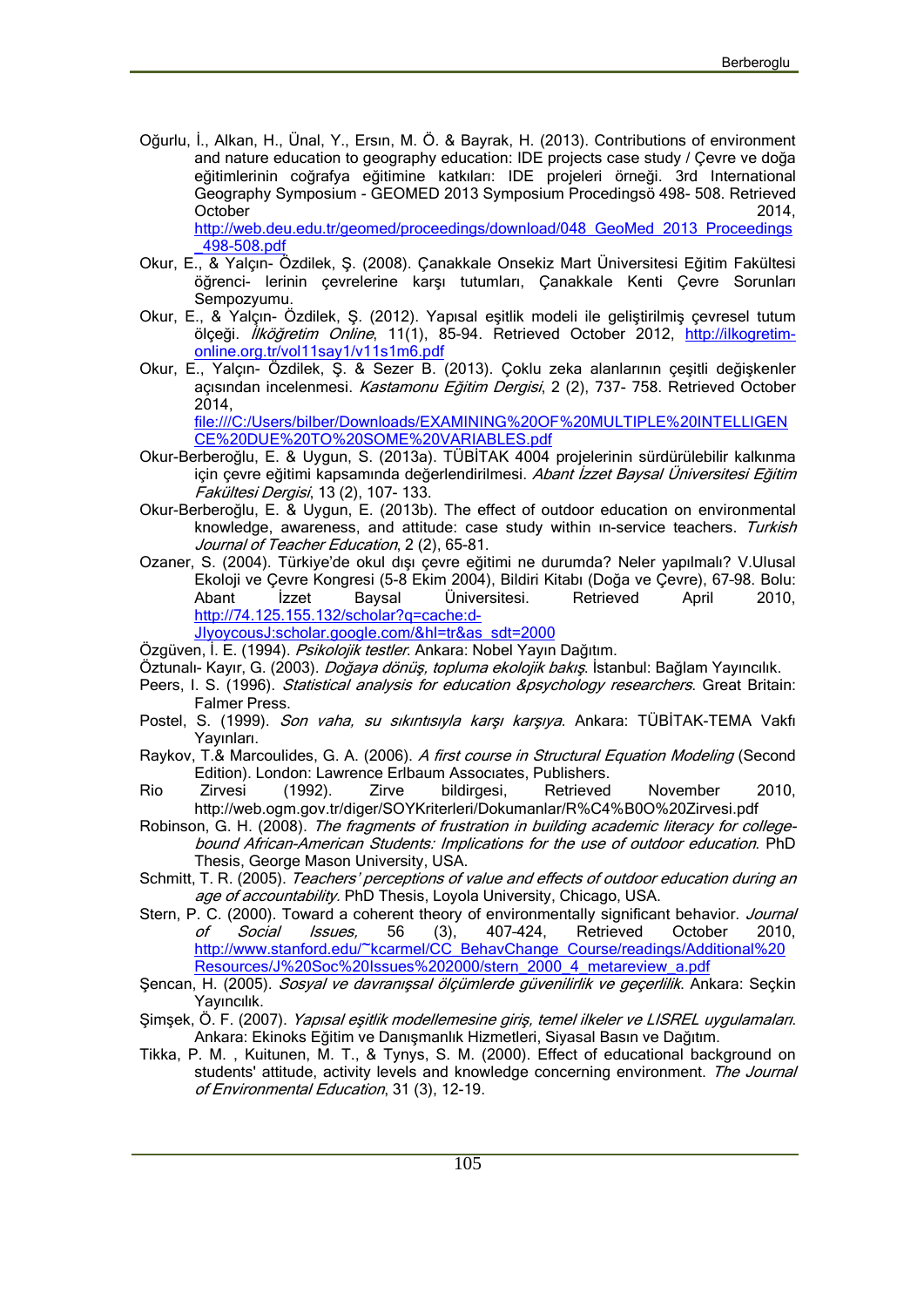- Turner, R. J. (2011). Critical ecoliteracy: An interdisciplinary secondary and postsecondary humanities curriculum to cultivate environmental consciousness (Order No. 3491010). Available from ProQuest Central. (919020743). Retrieved from http://ezproxy.waikato.ac.nz/login?url=http://search.proquest.com/docview/919020743? accountid=17287
- TUBITAK Call Paper (2010). Retrieved December 2010, http://www.tubitak.gov.tr/tubitak\_content\_files//bilimtoplum/destekprog/doga\_egitimi\_bili m\_okullari/4004\_CAGRI\_METNI.doc
- UNEP (United Nations Environment Programme) (1972). Declaration of the United Nations Conference on the Human Environment, Retrieved December 2010, http://www.unep.org/Documents.Multilingual/Default.asp?documentid=97&articleid=150  $\overline{3}$
- Ünder, H. (1996). *Çevre felsefesi*. İstanbul: Doruk Kitapçılık.
- Vester, F. (1997). *Ekolojinin anlamı*. İstanbul: Arıtan Yayınevi.
- Wenger, E. (2004). Knowledge management as a doughnut: Shaping your knowledge strategy through communities of practice. *Ivey Business Journal*, January-February 2004. Retrieved February 2010, http://www.itu.dk/people/petero/speciale/Wenger%20knowledge%20management.pdf
- Wenger, E., McDermott, R. & Snyder, W. M. (2002). *Cultivating community in practice*. Boston: Harvard Business Scholl Press. Retrieved February 2011, http://hbr.org/products/3308/3308p4.pdf
- Yalçın- Özdilek Ş., Kaska, Y., Olgun, O. S., Sönmez B. (2006). Observing the Samandağ Sea Turtles (Chelonia mydas ve Carette caretta). TUBITAK Project No: YDABAG- 104Y055, 64 s.
- Yalçın, S. & Okur, E. (2014). Ekopedagojik yaklaşım ile uygulanmış elektromanyetik alan (EMA) eğitiminin EMA farkındalığı üzerine etkisi. *Pamukkale Üniversitesi Eğitim Fakültesi Dergisi*, 35 (Ocak 2014/1), 143- 156.
- Yardımcı, E. (2009). *Yaz bilim kampında yapılan etkinlik temelli doğa eğitiminin ilköğretim 4 ve 5. sınıftaki çocukların doğa algılarına etkisi*. Yüksek Lisans Tezi, Abant İzzet Baysal Üniversitesi. YÖK Tez Tarama.
- Yıldırım, A.&Şimşek, H. (2006). *Sosyal bilimlerde nitel araştırma yöntemleri*. Ankara: Seçkin Yayınevi.
- Zanovello, I. (1999). *Outdoor and environmental education centres: a case study of Starthcona Park Lodge and Outdoor Education Centre, British Columbia, Canada*. A Master Degree Thesis, Faculty of Envirnmental Design, The University of Calgary, Alberta.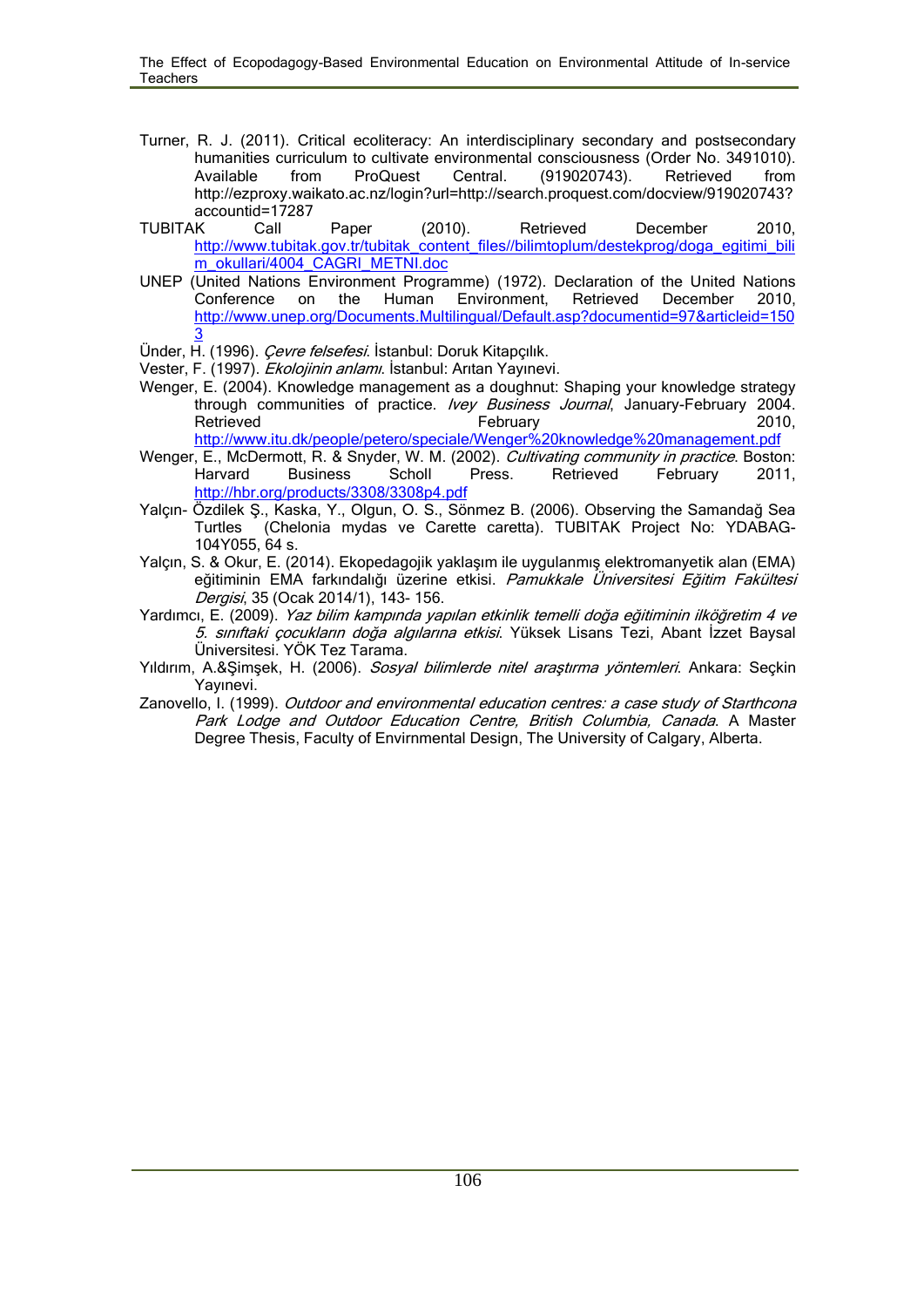| Demographic characteristics of the participants |        |     |                                   |
|-------------------------------------------------|--------|-----|-----------------------------------|
| Participant No                                  | Gender | Age | Profession                        |
| 1                                               | Female | 25  | Math teacher (elementary graders) |
| $\overline{c}$                                  | Female | 26  | Science and tech teacher          |
| 3                                               | Male   | 20  | Science and tech teacher          |
| 4                                               | Female | 31  | Landscape teacher (Academic)      |
| 5                                               | Female | 26  | Science and tech teacher          |
| 6                                               | Female | 28  | Primary school teacher            |
| 7                                               | Male   | 49  | Social science teacher            |
| 8                                               | Male   | 35  | Science and tech teacher          |
| 9                                               | Male   | 32  | Science and tech teacher          |
| 10                                              | Male   | 37  | Social science teacher            |
| 11                                              | Male   | 26  | Math teacher (elementary school)  |
| 12                                              | Male   | 32  | Science and tech teacher          |
| 13                                              | Male   | 33  | Primary school teacher            |
| 14                                              | Male   | 24  | Science and tech teacher          |
| 15                                              | Male   | 35  | Science and tech teacher          |
| 16                                              | Female | 29  | Primary school teacher            |
| 17                                              | Male   | 34  | Science and tech teacher          |
| 18                                              | Female | 20  | Biology teacher                   |
| 19                                              | Male   |     | Primary school teacher            |
| 20                                              | Male   |     | Science and tech teacher          |
| 21                                              | Female | 26  | Science and tech teacher          |
| 22                                              | Female | 22  | Science and tech teacher          |
| 23                                              | Female | 44  | Biology teacher                   |
| 24                                              | Female | 26  | Primary school teacher            |

| Annex 1.                                  |  |
|-------------------------------------------|--|
| Domographic characteristics of the partie |  |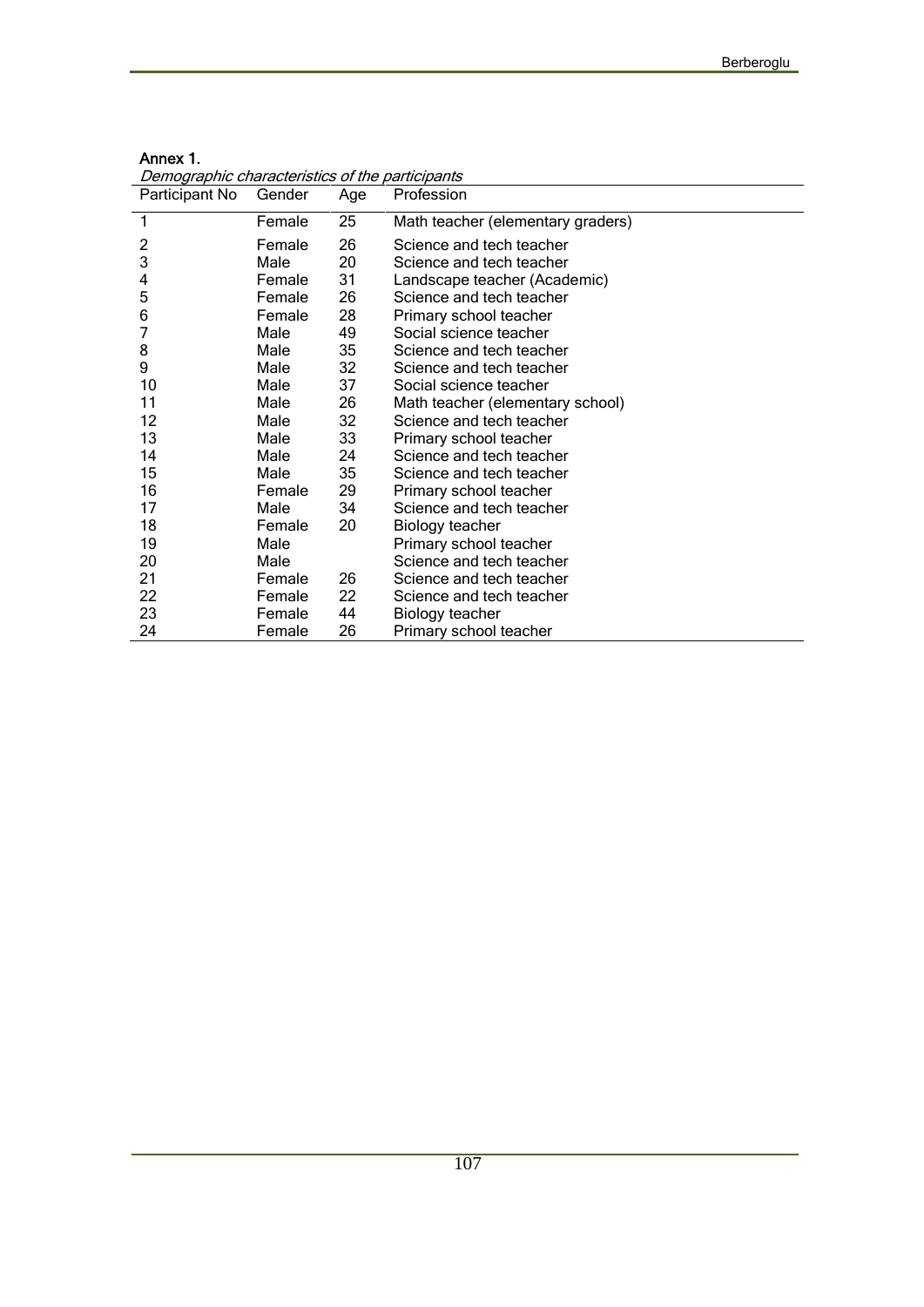| Annex 2. |  |
|----------|--|
|          |  |

| Education programme |                                                           |                                                                                        |                                                                                  |
|---------------------|-----------------------------------------------------------|----------------------------------------------------------------------------------------|----------------------------------------------------------------------------------|
| Date                | Time                                                      | Name of the event                                                                      | Place                                                                            |
| 25.07.2010          | 12:00-13:00                                               | Opening speech and filling<br>out preliminary surveys                                  | ÇATOML (Çanakkale Vocational<br>High School for Tourism and<br>Hotel Management) |
| 25.07.2010          | 13:00-14:00                                               | E 25. Introduction<br>and<br>meeting                                                   | <b>CATOML</b>                                                                    |
| 25.07.2010          | 14:00-16:00                                               | Е.<br>1.<br>First<br>aid<br>ın<br>emergency cases                                      | CATOML                                                                           |
| 25.07.2010          | 16:30-18:30                                               | E.2. Producing compost<br>out of domestic waste                                        | CATOML                                                                           |
| 25.07.2010          | 19:00-22:00                                               | E3. Vertebral animals<br>-in<br>Çanakkale<br>and<br>towns-Theory                       | nearby CATOML                                                                    |
| 26.07.2010          | 9:00<br>$-12:00$<br>(Theory)<br>13:00-17:00<br>(Practice) | E.4.<br>Geological<br>and<br>historical structure of the<br>region Theory and practice | Kalkım Municipality                                                              |
| 26.07.2010          | 18:00-20:00                                               | E.5. Endemic plants in the<br>region Theory                                            | Adatepe                                                                          |
| 27.07.2010          | 9:00-12:00                                                | E3. Vertebral animals in the<br>region Practice                                        | Kalkım Municipality                                                              |
| 27.07.2010          | 13:00-19:00                                               | E 7. Rive ecology and its<br>significance<br>(Theory and practice)                     | Kalkım Municipality                                                              |
| 28.07.2010          | 09:00-12:00                                               | E 9.Troy national park<br>since the prehistoric era                                    | <b>Troy National Park</b>                                                        |
| 28.07.2010          | 13:00-16:00                                               | E 6. Ethnobotanic                                                                      | Tevfikiye Village- nearby Troy<br><b>National Park</b>                           |
| 28.07.2010          | 16:00-18:00                                               | E 10. Improving national<br>parks<br>by focusing<br>on<br>preservation                 | Tevfikiye Village- nearby Troy<br><b>National Park</b>                           |
| 28.07.2010          | 18:30-20:00                                               | E 16. Seaweeds and their<br>vital importance<br>Theory and practice                    | Harmanyeri- Kepez Coast                                                          |
| 29.07.2010          | 08:00-19:00                                               | E 11. Historical importance<br>of the city                                             | Gallipoli Peninsula                                                              |
| 29.07.2010          | 20:30-22:00                                               | E 15. Underwater and sea<br>ecology Theory                                             | <b>CATOML</b>                                                                    |
| 30.07.2010          | 10:00-15:00                                               | E 17. Scuba-diving event                                                               | Bozcaada                                                                         |
| 30.07.2010          | 16:00-17:00                                               | E 15. Underwater and sea<br>ecology Practice                                           | Bozcaada                                                                         |
| 30.07.2010          | 18:30-19:30                                               | E 13. Ecotourism                                                                       | Bozcaada                                                                         |
| 31.07.2010          | $9:00 - 12:00$                                            | E 22. Climatic features of CATOML (Theoretical)<br>the region                          | Çanakalan Wildfire check point                                                   |
| 31.07.2010          | 13:00-17:00                                               | E 12. Natural and human-<br>made magnetic field and<br>environmental health            | Canakalan<br><b>Wind Stations</b>                                                |
| 31.07.2010          | 20:30-23:00                                               | E 20. Astrophysics: are we<br>alone in the universe                                    | Ulupinar Observation<br>House<br>(ÇOMÜ) Çanakkale                                |
| 01.08.2010          | 9:00-15:00                                                | E 18. Çan Coal reserves<br>and water resources                                         | Çan                                                                              |
| 01.08.2010          | 15:00-19:00                                               | E 19. Drinking water filling<br>facilities Atikhisar Dam-trip                          | Çanakkale-Çan Highway                                                            |
| 01.08.2010          | 20:00-21:30                                               | 24.<br>Ecological<br>Е.<br>footprints; life 100 years                                  | <b>ÇATOML</b>                                                                    |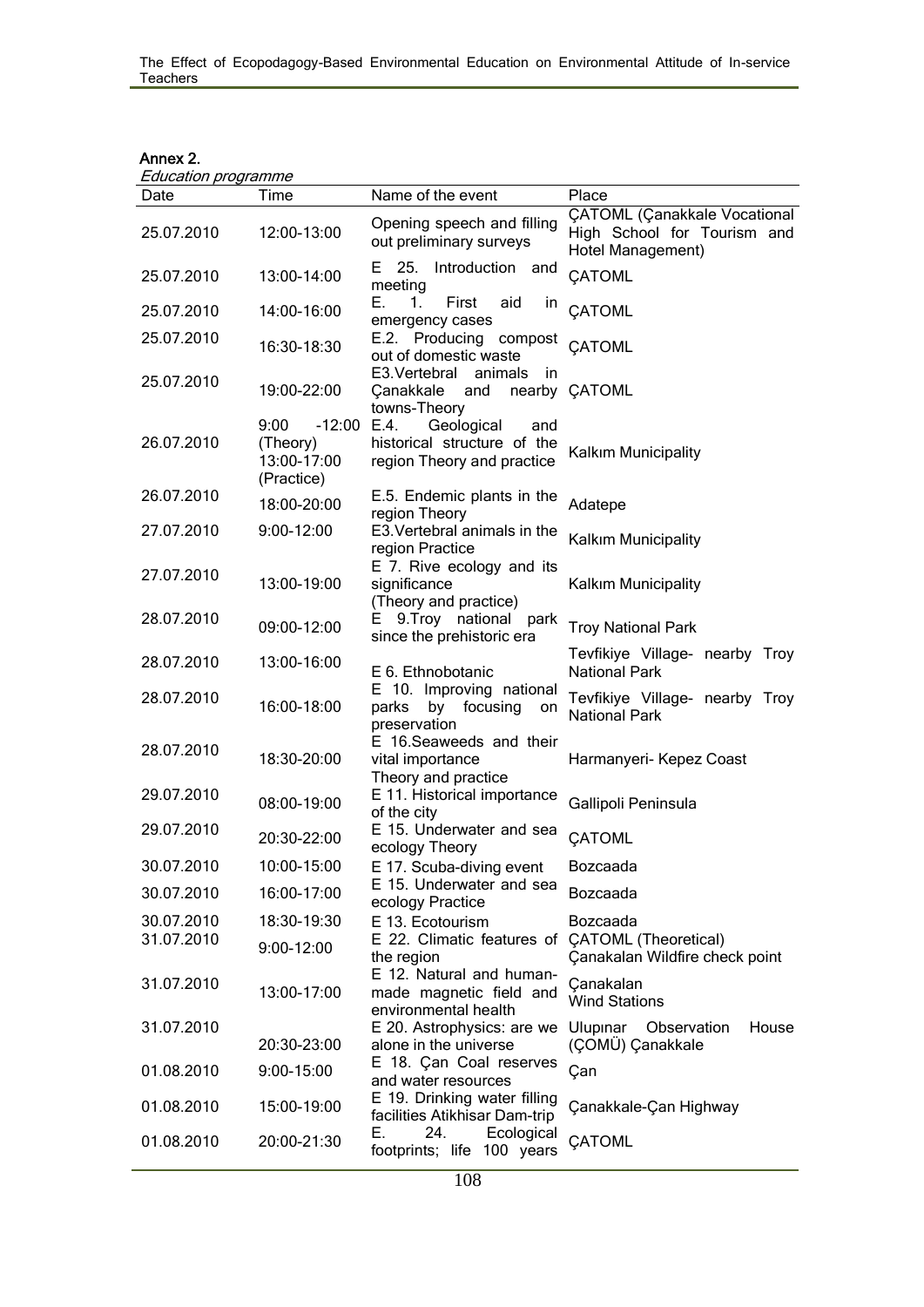|            |             | ago; life now                                                            |                                                   |
|------------|-------------|--------------------------------------------------------------------------|---------------------------------------------------|
| 02.08.2010 | 09:00-11:00 | E 21. Role of insects in<br>preserving the nature<br>Theory and practice | CATOML (Theory)<br>Dardanos Facilities (Practice) |
| 02.08.2010 | 11:00-12:00 | E 2. Producing compost<br>out of domestic waste                          | CATOML                                            |
| 02.08.2010 | 13:00-16:00 | Deep ecology                                                             | <b>CATOML</b>                                     |
| 02.08.2010 | 20:00-22:00 | Interactive presentation<br><b>Final surveys</b>                         | <b>CATOML</b>                                     |
| 03.08.2010 | 09:00-11:00 | Evaluation of the project CATOML<br>by the participants                  |                                                   |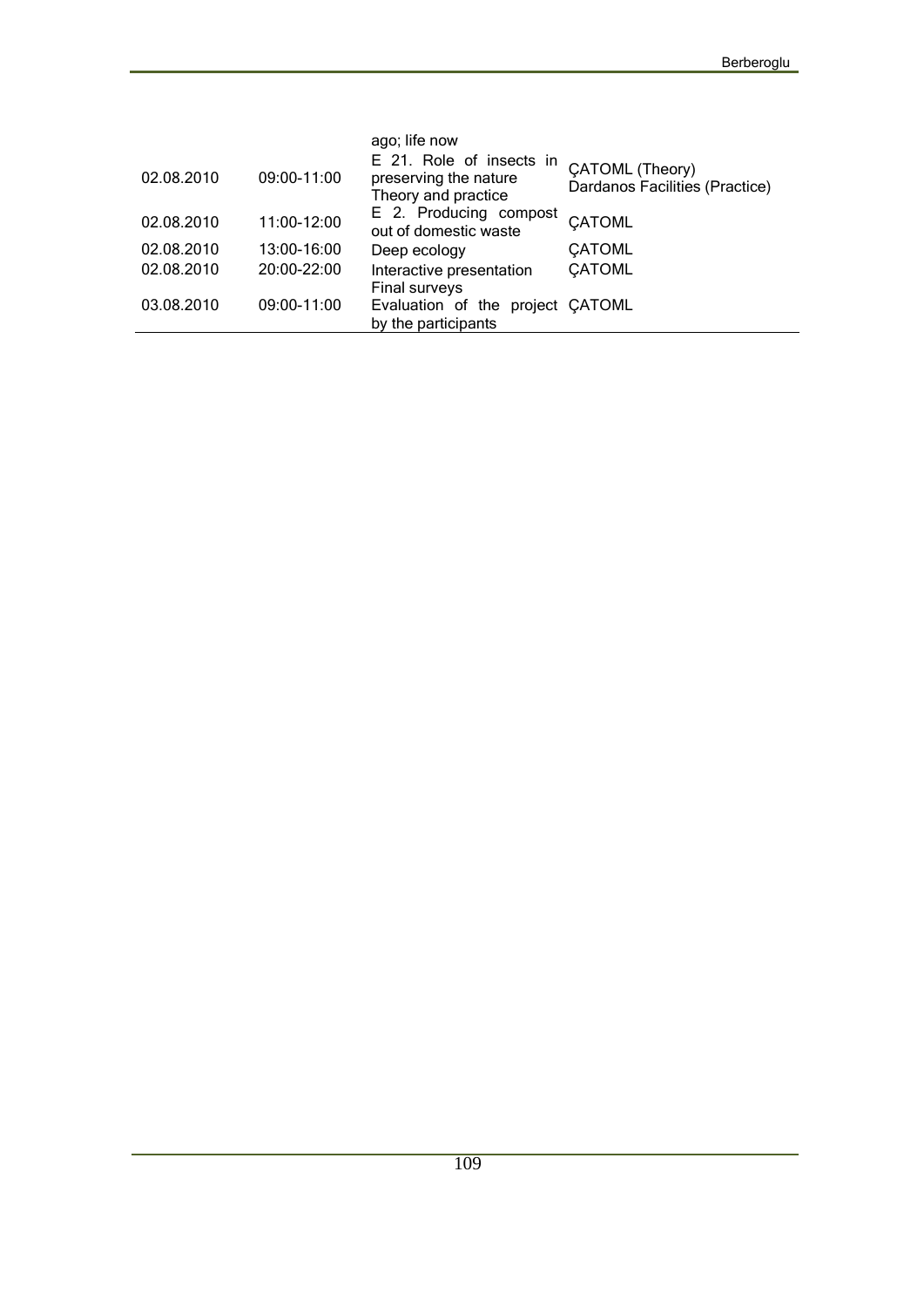#### **Annex 3.**

*The attitude scale which is developed by Okur and Yalcin-Ozdilek (2012)*

|                                                                                                                                                                                                                                                                                                                                                                                                                                                                                                                                                                                                                                                                                                                                                   | ery suitable | Suitable | Not sure | Not suitable | Never Suitable |                                                |  |
|---------------------------------------------------------------------------------------------------------------------------------------------------------------------------------------------------------------------------------------------------------------------------------------------------------------------------------------------------------------------------------------------------------------------------------------------------------------------------------------------------------------------------------------------------------------------------------------------------------------------------------------------------------------------------------------------------------------------------------------------------|--------------|----------|----------|--------------|----------------|------------------------------------------------|--|
| 1. If I see it has been switched on I switch off the electric<br>lamp.<br>2. I like to read the books related to natural environment.<br>3. It annoys me to see the lamp which has been switched<br>on.<br>4. It is interesting to reconcile what I have learnt at school<br>with nature.<br>5. I do not disturb plants or animals because I think that<br>they are also living things.<br>6. I turn off the tap while brushing my teeth or shaving.<br>7. I think I am doing everything in order to protect nature.<br>8. If I see it turned on I turn off the tap.<br>9. I collect papers in a recycle bin at the school.<br>10. I prefer to buy reusable battery.<br>11. It annoys me to see people who throw away their<br>rubbish to street. |              |          |          |              |                | The first theme (having favourable<br>attitude |  |
| 12. It is very silly to think that destruction of the rain forests<br>has impact on global warming.<br>13. It is very silly to think that extinction of any species<br>might impact on me and my children lives.<br>14. The water in nature never runs out.                                                                                                                                                                                                                                                                                                                                                                                                                                                                                       |              |          |          |              |                | The second<br>theme                            |  |